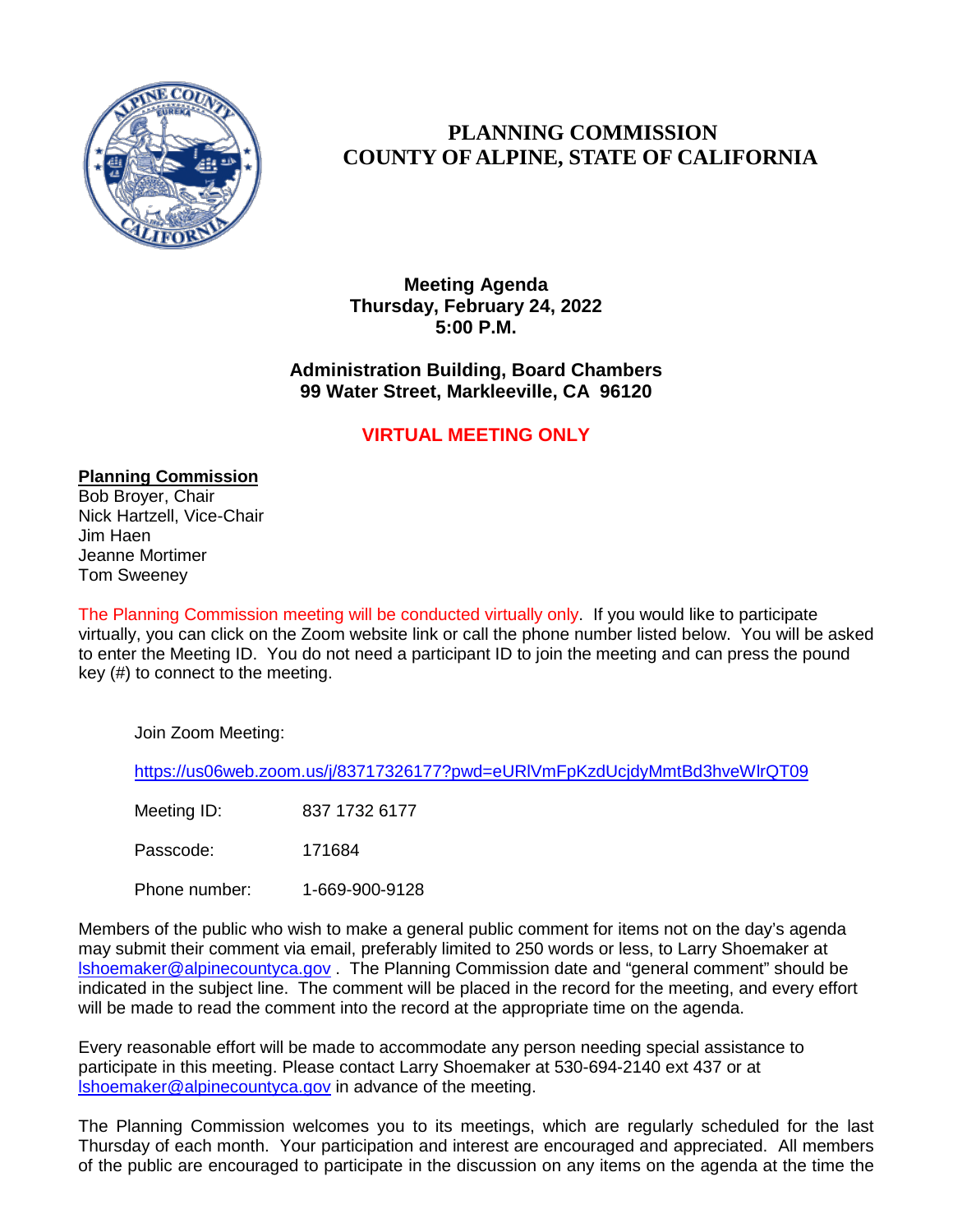items come up for Commission consideration. Speakers are requested to identify themselves before speaking. Whenever possible, lengthy testimony should be presented to the Commission in writing and only pertinent points presented.

### **1. Call to Order**

### **2. General Public Comment**

Any person may make comments during the General Public Comment period on items of interest, within the subject matter jurisdiction of the Commission, that are not listed on the posted agenda. In accordance with the Brown Act, the Planning Commission cannot deliberate or vote on any matter under general public comment.

## **3. Planning Commission Minutes**

3.1 Requested Action/Proposed Motion: Pass a motion to continue approval of the February 17, 2022 Planning Commission meeting minutes to the March 31, 2022 meeting. Responsible Staff Member: Larry Shoemaker

### **4. UNFINISHED BUSINESS**

4.1 Housing Element Update (File # 2021-065). Requested Action/Proposed Motion: Discuss and provide direction on the Draft Housing Element. Staff Member: Candace H. Stowell, AICP

## **5. NEW BUSINESS**

### 5.1 General Plan Annual Report

Requested Action/Proposed Motion: 1) Approve a resolution recommending approval of the General Plan Annual Report, including the Housing Element Annual Progress Report and submitting the report to the Board of Supervisors for acceptance and transmission to the Governor's Office of Planning and Research and the California Department of Housing and Community Development.

## **6. Public Hearings**

None

## **7. OTHER BUSINESS**

- 7.1. Deputy Director Report
- 7.2. Items initiated by Commissioners

## **8. ADJOURNMENT**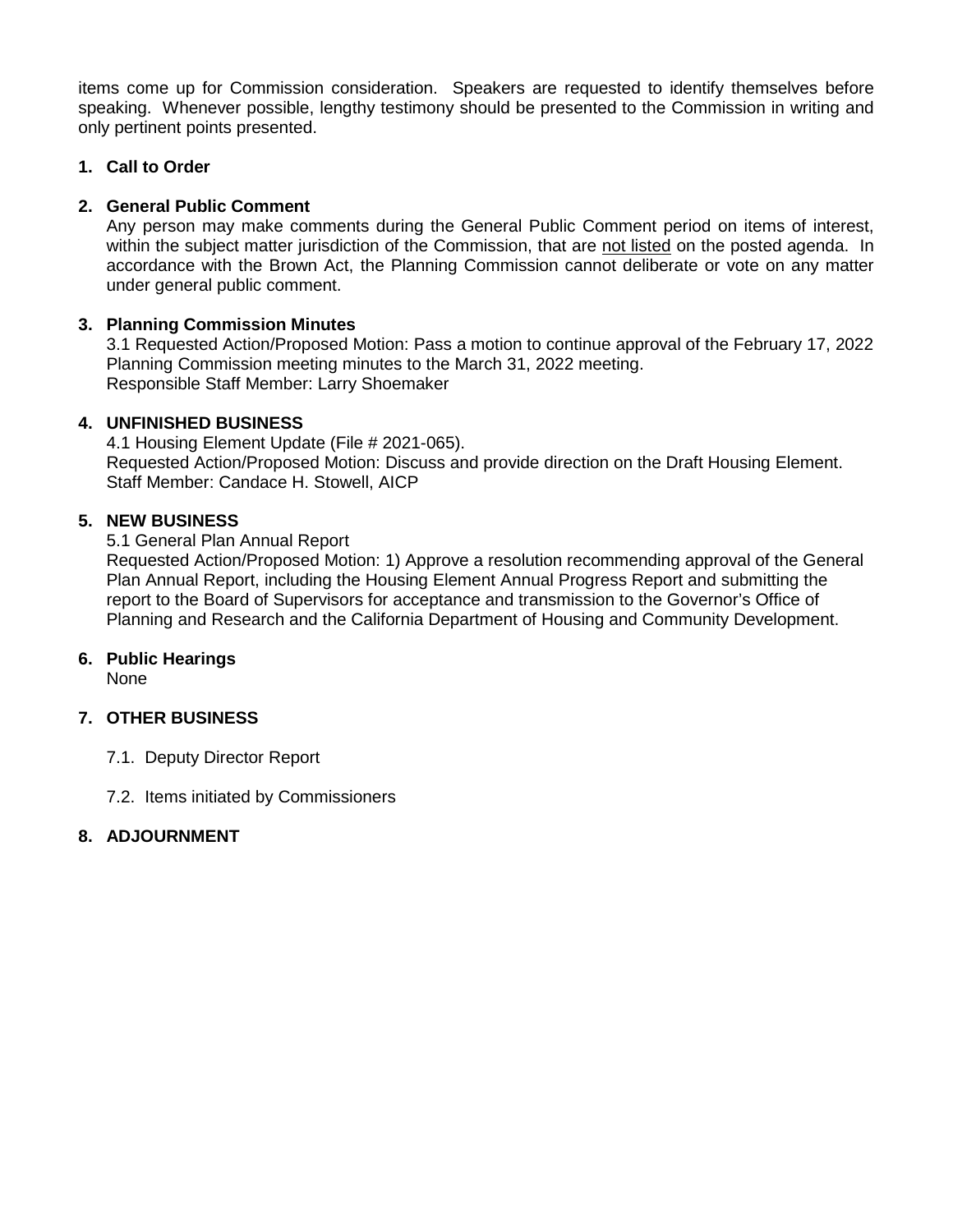

## **Alpine County Planning Commission Staff Report**

Meeting Date: February 24, 2022 Title: Draft Housing Element Location: County Wide Staff Member: Candace H. Stowell, AICP, Deputy Director, Community Development

## **Staff Recommendation**

Discuss and provide direction to staff.

## **Discussion:**

At the February 17, 2022 Planning Commission meeting, staff reviewed the programs in the Draft Housing Element and suggested possible revisions and deletions based on comments received during the February 1 Joint Workshop and public comments received to date. The Planning Commission requested additional discussion on possible revisions at the February 24 meeting. The draft Goals, Policies, and Programs are attached for review. Programs highlighted in yellow are actions required to bring County development regulations into compliance with state law. Proposed deletions, revisions, and additions, are included in the document.

In addition, staff recommends the following changes to the Housing Element:

- 1. Technical corrections based on public comment and staff review.
- 2. Moving resources information starting on pages 76 and 131 into a new appendix.
- 3. Moving the Sites Inventory Tables and Maps into a new appendix. All maps and inventory tables will be rechecked for accuracy.

The Draft Housing Element is scheduled to go the Board of Supervisors on March 15 for final revisions and additions. The document will be revised and then submitted to the Department of Housing and Community Development for review.

## **Attachment**

1. Draft Housing Element Goals, Policies, and Programs with proposed track changes.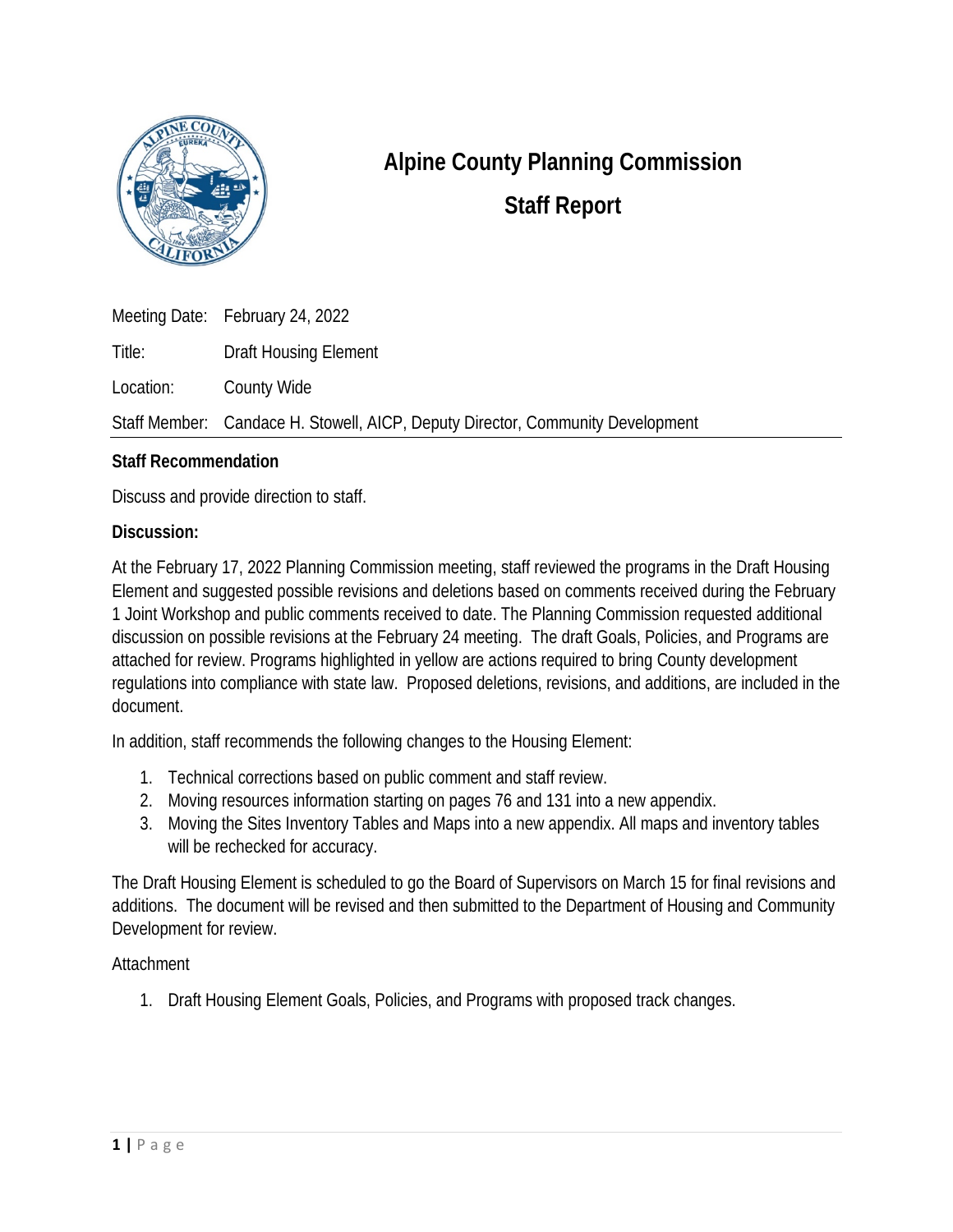### II HOUSING GOALS, POLICIES, AND PROGRAMS

The 6<sup>th</sup> Cycle Housing Element Background Report addresses housing needs, opportunities and constraints related to the development of housing, including fair housing issues in Alpine County. This Housing Element sets forth the County's goals,policies,and implementation actions to address identified housing needs.

#### **A. GOALS AND POLICIES**

These goals and policies are targeted towards supporting and increasing the supply of affordable housing to lower income and special needs groups by providing broad guidance in the development of future plans and programs.

#### *GOAL-1: HOUSING MIX. PROVIDE HOUSING TO MEET THE SOCIAL AND ECONOMIC NEEDS OF EACH COMMUNITY, INCLUDING BOTH EXISTING AND FUTURERESIDENTS,*

POLICIES:

- Policy-1.1 EnsurethattheGeneralPlanandcommunity-levelplansencourageandaccommodateamixofhousing types, densities, affordability levels, and designs, and provide permanent housing opportunities,
- Policy-1.2 Ensure that amendments to theGeneral Plan do not result in a net loss of zoned land upon which the inventoryofresidentialsitesto accommodatetheCounty'sRHNAallocationrelies.

Policy-1.5

*GOAL-2 HOUSING FUNDING. ACTIVELY SEEK SUPPLEMENTAL RESOURCES TO ASSIST APPLICANTS AND EMPLOYERS WITH THE DEVELOPMENT, PROVISION, REHABILITATION, AND PRESERVATION OF AFFORDABLE, SPECIAL NEEDS, AND EMPLOYEE HOUSING PROJECTS.*

POLICIES:

- Policy-2.1 Pursue funding from local, State, and federal sources that support the development of affordable and special needs housing.
- Policy -2.2 Expand existing County resources, including staff resources and regional partnerships, to support the developmentofaffordableandspecialneedshousing.
- Policy -2.3 Coordinatewith developers, stakeholders, andmajor employers to encourage development of potential affordable housing sites with development projects that meet the needs of the County, including promoting a variety of housing types and unit sizes and a range of affordability levels.
- *GOAL 3: SPECIAL NEEDS HOUSING. ESTABLISH A VARIETY OF HOUSING TYPES AND SERVICES TO ACCOMMODATE THE DIVERSITY OF SPECIAL NEEDS HOUSEHOLDS, INCLUDING EXTREMELY LOW INCOME HOUSEHOLDS, SENIORS, PEOPLE LIVING WITH DISABILITIES, INCLUDING DEVELOPMENTAL DISABILITIES, FARMWORKERS, HOMELESS, SINGLE PARENT FAMILIES, AND LARGE FAMILIES*

19

January 2022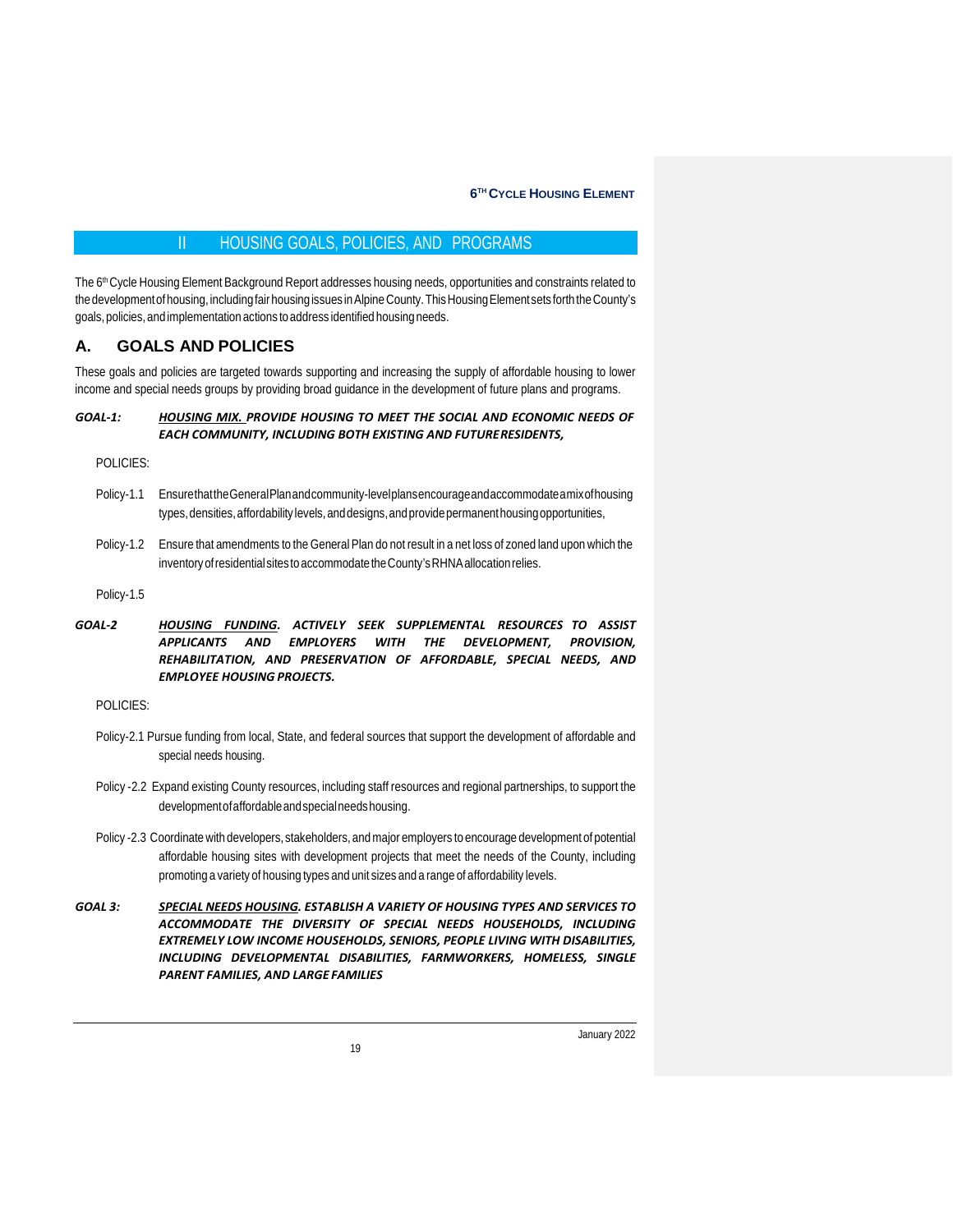#### POLICIES:

- Policy-3.1 Promote the development, preservation, and rehabilitation of housing to meet the needs of special needs groups, including seniors, people living with disabilities, including developmental disabilities, farmworkers, homeless, female-headed households with children present, single parent households, large families, and seasonal and year-round employees.
- Policy-3.2 Encourage the developmentof housing for senior households.
- Policy-3.3 Allow group homes with special living requirements in residential areas and areas that allow residential development.
- Policy-3.4 Encourage the removal of architectural and other physical barriers in the rehabilitation of existing residential units and ensure that new units comply with accessibility and visitability standards.
- Policy-3.5 Accommodate personswith disabilitieswho seek reasonablewaiver ormodification of land use controls and/or development standards pursuant to procedures and criteria set forth in the Zoning Code.
- Policy-3.6 Coordinate County, other agency, and non-profit programs to deliver effective support, including emergency housing assistance, for homeless or "at risk" individuals, recognizing the unique needs of groups within the County's homeless population, including adults, families, youth, seniors, and those with mental disabilities, substance abuse problems, physical and developmental disabilities, veterans, victims of domestic violence, and economically challenged or underemployed workers.
- Policy-3.7 Encourage use of the State bonus density law for affordable housing, senior housing, childcare facilities, and other special needs groups, as allowed.

#### *GOAL 4: WORKFORCE HOUSING. INCREASE HOUSING OPPORTUNITIES FOR YEAR-ROUND EMPLOYEES AND SEASONAL EMPLOYEES.*

- Policy 4.1 Strive to expand the County's employment opportunities and economic base through encouraging workforce housing.
- Policy 4.2 Ensure that new commercial and non-residential uses provide for the housing demand they generate, particularly the need for year-round and seasonal housing to support theCounty'sworkforce.

#### *GOAL-5: HOUSING CONDITIONS. PRESERVE AND UPGRADE EXISTING HOUSING STOCK AND ENCOURAGE ENERGY-EFFICIENCY TO REDUCE UTILITY COSTS FOR HOMEOWNERS AND RENTERS*

#### POLICIES:

Policy 5.1 Seek funding to maintain, rehabilitate, and preserve market-rate and subsidized affordable housing provides affordable housing opportunities, such as mobile homes, accessory dwelling units, and multifamily housing.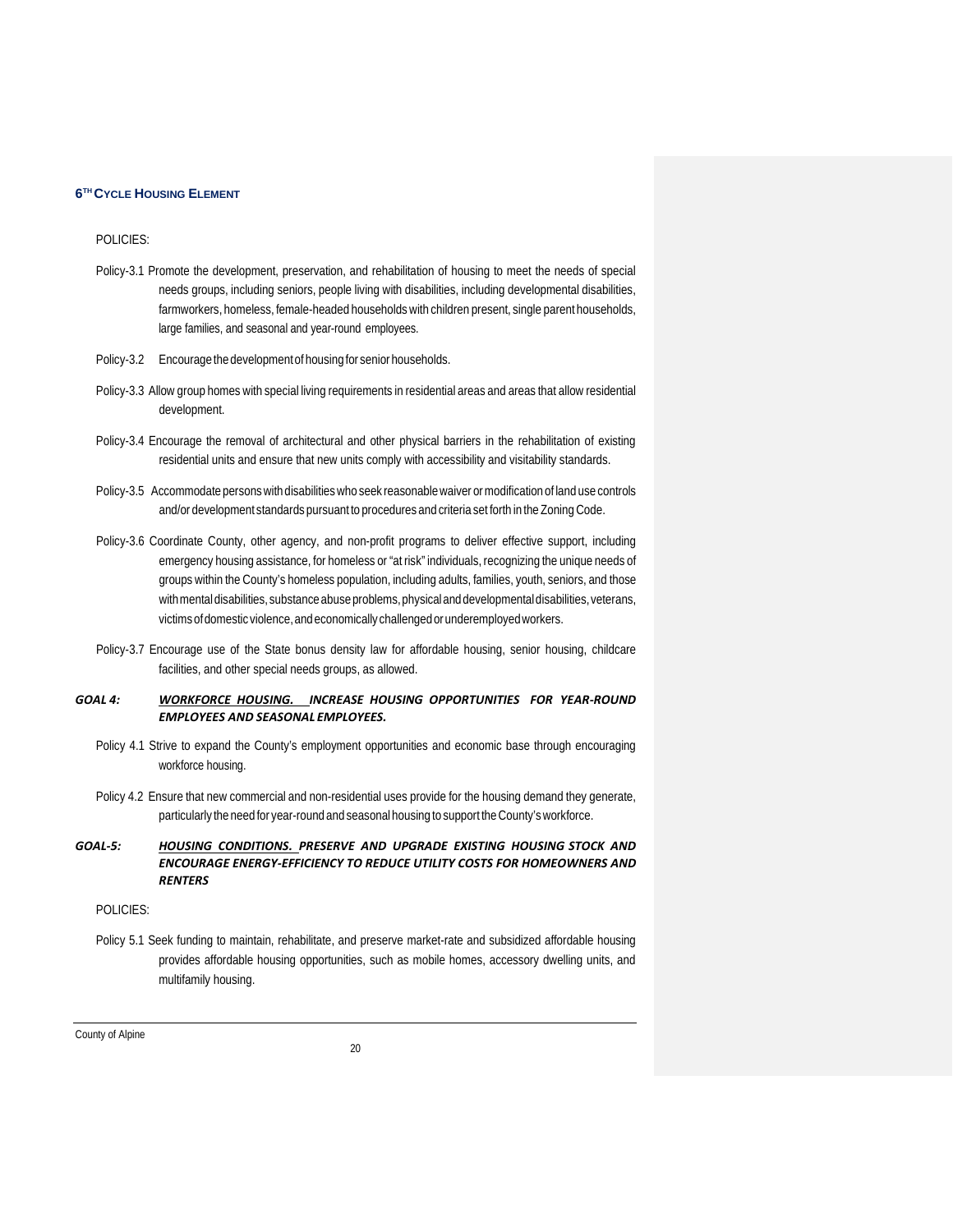- Policy-5.2 Preserve mobile home parks as an important source of affordable housing and ensure housing is compliant with building and environmental health regulations.
- Policy 5.3 Encourage energy-efficient home rehabilitation, seeking opportunities to provide assistance with weatherizationandenergy-efficientimprovementsforlowerincomeandspecialneedshouseholds.
- Policy 5.4 Support healthy and safe housing conditions, including reducing involuntary exposureto pollutants such as secondhand smoke.

#### *GOAL-6: FAIR HOUSING. AFFIRMATIVELY FURTHER FAIR HOUSING PRACTICES, PROMOTING EQUAL OPPORTUNITY FOR ALL RESIDENTS TO RESIDE IN HOUSING OF THEIRCHOICE*

#### POLICIES:

- Policy-6.1 Prohibit discrimination in the sale, rental, or financing of housing based on race, color, ancestry, religion, national origin, sex, sexual orientation, gender identity, age, disability/medical condition, familial status, marital status, source of income, or other protected characteristics.
- Policy-6.2 Encourage effective and informed public participation fromall economic segments and special needs of the community in the formulation of land use, housing, and infrastructure planning documents and in review of housing issues, including annual performance reports and Housing Element updates, through notifying stakeholders, advocates, entities providing services to special needs groups, and interested parties of the opportunities to participate in the process and comment on documents.
- Policy-6.3 Assist in affirmatively furthering and enforcing fair housing laws by providing support to organizations that provide outreach and education regarding fair housing rights, receive and investigate fair housing allegations, monitor compliance with fair housing laws, and refer possible violations to enforcing agencies.

#### *GOAL-7 REDUCE HOUSING CONSTRAINTS. REDUCE GOVERNMENT CONSTRAINTS THAT ADVERSELY AFFECT THE TIMELY AND COST-EFFECTIVE DEVELOPMENT OFHOUSING.*

POLICIES:

- Policy -7.1 Advocate for policy and legislative changes at the State level to remove or reduce barriers to the development of local affordable housing and that recognize and reduce, where appropriate, barrie housing in rural communities that are constrained by topography, geology, limited infrastructure environmental issues and are not suitable for urban levels of development.
- Policy -7.2 Monitor State and federal housing-related legislation, and update County plans, ordinances, and processes as appropriate to remove or reduce governmental constraints.
- Policy -7.3 Adopt plans and programs that support the provision of adequate infrastructure and public facilities required to serve new housing.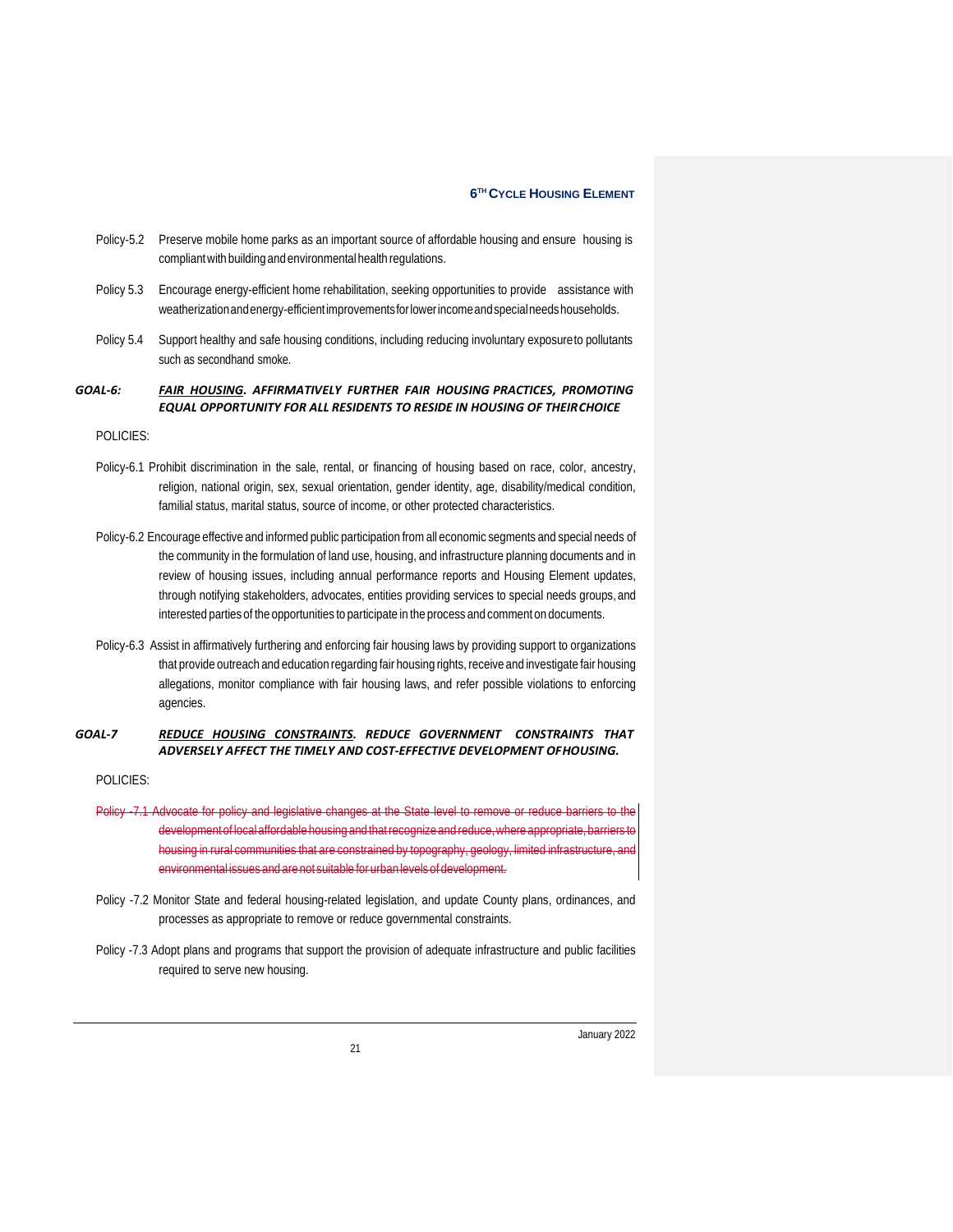- Policy -7.4 Continue to facilitate timely development plan and building permit processing for residential construction.
- Policy -7.5 Encourage developers to have meetings with staff and neighborhood meetings with residents early as part of anymajor development application process to identify any potential issues andwork to address such issues.
- Policy -7.6 Encourage utility and service providers to pursue available funding sources for the development of new infrastructure and upgrades to existing systems to serve affordable housing.

#### **B. IMPLEMENTATION PROGRAMS**

The following is a list of implementation actions which will guide the County's land use policies related to residential development for this Planning Period which ends in 2024. The County will work to implement these actions and to continue its efforts to generate and distribute resources for the development and preservation of affordable housing.

Program 1 Beginning in 2022, the County will submit the General Plan Annual Report, including the mandated reporting forms for the Housing Element, to the Planning Commission and the Board of Supervisors for review. The General Plan Annual Report will be submitted to the Governor's Office of Planning and ResearchaswellastheCaliforniaDepartmentofHousingandCommunityDevelopment(Government Code Section 65400)., The Housing Elementreportwill include housing production, rehabilitation, and conservation data, status of implementation actions, and identification of County-owned surplus sites. (Implements Goals-1 and -8 and Policies-1.1 and -7.2)

| <b>Responsibility:</b> | <b>Alpine County Community Development Department</b>    |  |  |  |  |
|------------------------|----------------------------------------------------------|--|--|--|--|
| Timing:                | Annually, in April of 2022, 2023, 2024                   |  |  |  |  |
| Funding:               | <b>General Fund</b>                                      |  |  |  |  |
| Objective:             | Prepare APR, present to Planning Commission and Board of |  |  |  |  |
|                        | Supervisors, and submit to OPR and HCD                   |  |  |  |  |

Program 2 Make available, via the County's website, current information regarding the inventory of residential sites to accommodate the RHNA and opportunity sites, including County-owned or other surplus land, identified to provide additional capacity and opportunities for affordable, employee, workforce, special needs, and permanent housing. This includes extremely low, very low, and low income housing sites identified in Tables IV-2 and IV-3 and Figures IV-1 through IV-5 of the Housing Element Background Report. The sites inventory, opportunity sites table, and associated figures shall be revised at least biannually to reflect approved and completed residential development, to ensure that the vacantand underutilizedresidentiallandinventoryisadequatetoaccommodatetheCounty'sRHNA(verylow,low, moderate, and abovemoderate income housing needs) and housing for special needs groups, and to reflect changes to the County's sites, to assist in marketing new housing development areas.

> If additional sites for extremely low, very low, and low income housing are added to the inventory, distribute the updated inventory to local and regional affordable housing developers.

(Implements Policies-1.2, -2.2, and -2.3).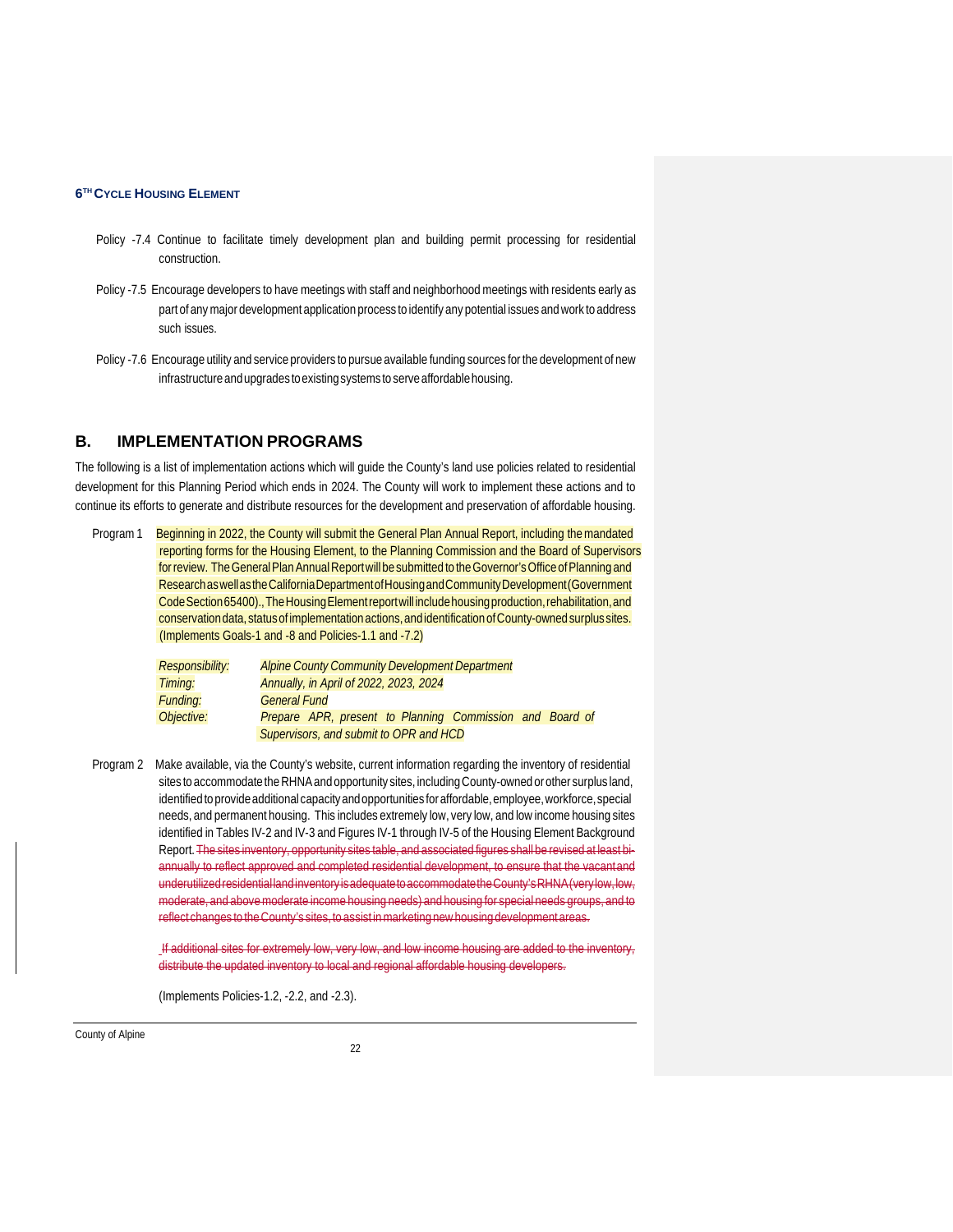| Responsibility: | Alpine County Community Development Department                                                                                     |
|-----------------|------------------------------------------------------------------------------------------------------------------------------------|
| Timing:         | Review sites as part of APR preparation (Program 1). When edits are                                                                |
|                 | needed, update Tables IV-2 and IV-3 and Figures IV-1 through IV-5 by                                                               |
|                 | July of each year (2022, 2023, 2024) to reflect any changes to the                                                                 |
|                 | inventory of sites, including removal of any very low and low income                                                               |
|                 | sites from the inventory or addition of new sites.                                                                                 |
| Funding:        | <b>General Fund</b>                                                                                                                |
| Objective:      | Maintain public information regarding the inventory of residential sites<br>and surplus lands to promote development of such sites |

Program 3 While the lower income sites identified in Table III-2 do not have existing development (including residential uses), development of opportunity sites may result in the displacement of existing occupants.

> If a site that is occupied by a lowerincome tenant is proposed for development, the project shallensure that the tenant is provided with at least six months notice and relocation assistance to cover moving costs. If the development project will include for sale or rental units available to the public, the lower income tenant shall be provided with first right of refusal for an opportunity to purchase or rent in the development.

| Responsibility:    | <b>Alpine Community Development Department</b>                             |
|--------------------|----------------------------------------------------------------------------|
| <del>Timing:</del> | Ongoing (review development annually in 2022, 2023, and 2024 to            |
|                    | determine potential for displacement)                                      |
| Funding:           | General fund; relocation assistance costs to be borne by developer of      |
|                    | any such site.                                                             |
| Objective:-        | Identify need for displacement assistance for all project applications and |
|                    | ensure assistance, if required, is carried out.                            |

Program 4 Apply resale controls and rent and income restrictions through deed-restrictions of affordableunits . and employee housing units. The deed-restrictionswillensure that 1) affordable housing units created through incentives and as a condition of development approval are deed-restricted to ensure affordability and contain either long-term (e.g., a minimum of 55 years) or in perpetuity affordability agreements,and2)thatemployeehousingunitsarerestrictedtooccupancybypermanentor seasonal employeesworkingwithin theCounty and are restricted in perpetuity.

| $D_{\alpha}$ cnoncibility<br><b>TYUJUUTIJIUIIILY.</b> | <b>Alpine Community Development Department</b>                                                 |
|-------------------------------------------------------|------------------------------------------------------------------------------------------------|
| Timina.<br>, ,,,,,,,,,,,                              | Opaoina (roviow housing and dovelopment proposals annually in 2022<br><del>ongonig pov</del> i |
|                                                       | 2023, and 2024 to ensure provisions are applied)                                               |
| Eundina:<br><del>rumana</del> .                       | Conoral Eund                                                                                   |
| $Ohinchi \circ$                                       | To maintain the evicting affordable housing stock and ensure that the 1                        |
|                                                       | extremely low and 1 low income unit, as well as any additional assisted                        |
|                                                       | affordable bousing through Programs 2.5, 8, 9, and 10 are prosented                            |
|                                                       | as long-tarm affordable housing stock                                                          |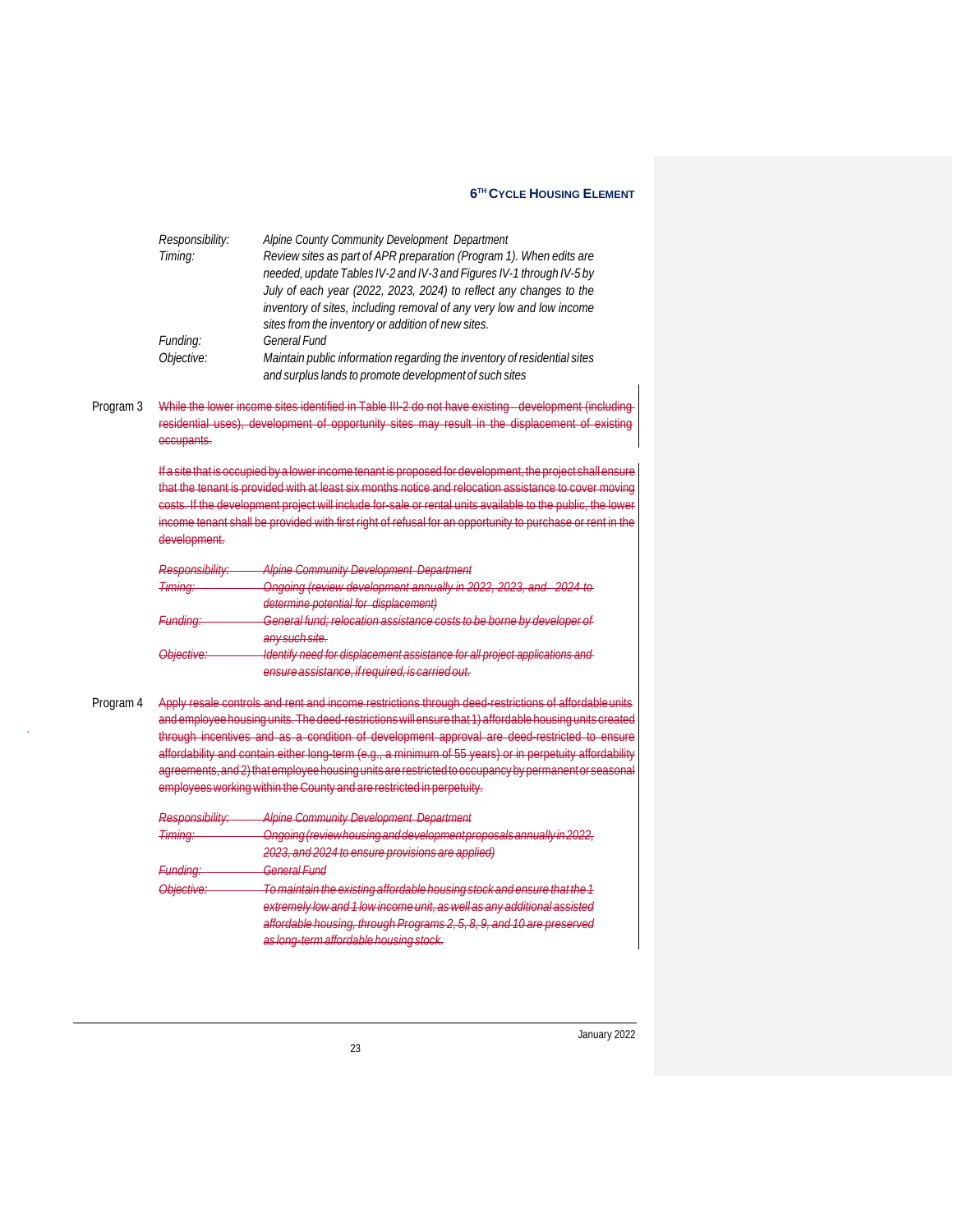- Program 5 The County shall update its zoning and subdivision building regulations to remove constraints to a variety of housing types and ensure the County's standards and permitting requirements are consistent with State law. The updates shall address the following:
	- a. Accessory Dwelling Units: Address accessory dwelling units consistent with recent changes to State law, including, AB 68, AB 587, AB 670, AB 671, AB 881, AB 3182, and SB 13, to ensure that the Zoning code identifies areas that accommodate one ADU and one JADU, address timing of approvals, standards addressing lot coverage and minimum floor area restrictions, lot size restrictions, owner-occupancy requirements, and changes to parking requirements, as provided in Government Code Section 65852.2 and addressing certain covenants, conditions, and restrictions that prohibit or unnecessarily restrict ADU consistent with the requirements of Civil Code Section 4751.
	- b. Residential Care Facilities: Define and establish "Residential Care Facilities" as a use consistent with California Health and Safety Code (HSC) Sections 1566.3 and 1569.85 and ensure that a residential care facility serving six or fewer persons is permitted in the same manner as housing of the same type (e.g., single family, multifamily, etc.) in the same zone.

c. Residential Neighborhood Zoning: Accommodate increased densities in the RN zone, including for projects that are not subject to a Conditional Use Permit, revise the Purpose statement to remove the reference to the General Plan Residential High designation to identify areas where densities above four units per acre are allowed, and update the Zoning Map to identify allowed densities and/or minimum lot size requirements.

- d. Single-RoomOccupancy:Establish and define a Single-RoomOccupancy usewith specific development standards in each zoning district.
- e. Agricultural Worker Housing: Define agricultural worker housing and to identify that any agricultural worker housing consisting of no more than 36 beds in a group quarters or 12 units or spaces shall be deemed an agricultural land use and permitted in the same manner as agricultural uses consistent with Health and Safety Code Section 17021.5 and 17021.6. Revisions shall also provide for streamlined, ministerial approval of agricultural worker housing that meets the requirements of Health and Safety Code Section 17021.8.
- f. Mobile and Manufactured Homes. Remove the requirement for a certificate of compatibility for a mobile or manufactured home that is constructed as a single family residence on a permanent foundation. A mobile home or manufactured home must be permitted in the same manner as a single family dwelling in the same zone, except that requirements related to architectural requirements may be required for its roof overhang, roofing material, and siding material to the extent that any architectural required of conventional single-family dwellings constructed on the same lot. requirements for roofing and siding material shall not exceed those which would be

County of Alpine

e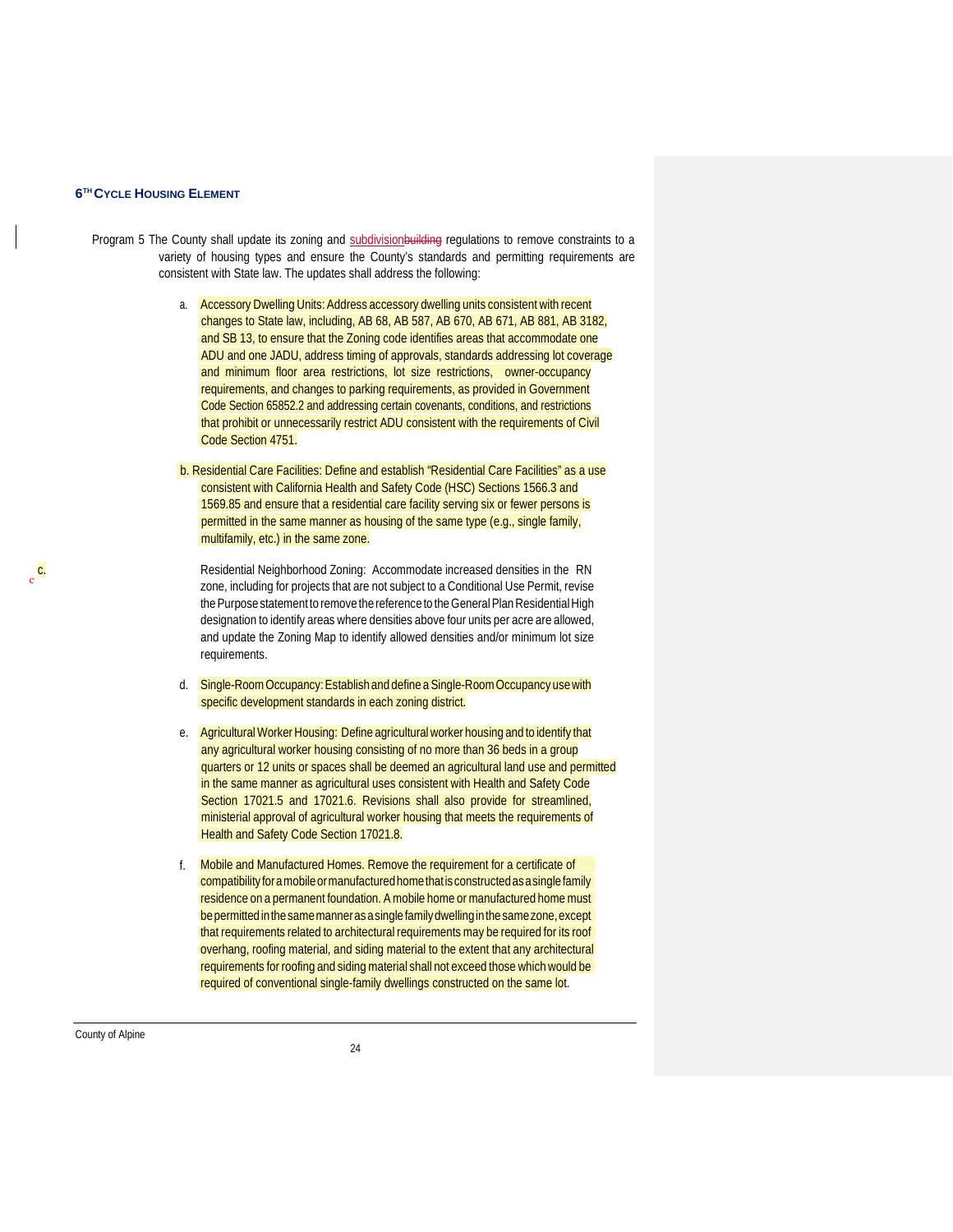- g. Employee Housing: Define employee housing separately from agriculturalworker housing and to clarify that employee housing serving 6 or fewer employees shall be deemed a single-family structure and shall be subject to the same standards for a single-family residence in the same zone.
- h. Emergency Shelters: Establish parking standards for emergency shelters consistent with Government Code Section 65583(a)(4). Additionally, the Zoning Code will be updated to allow emergency shelters ancillary to permitted places of worship and churches, consistent with the federal Religious Land Use and Institutionalized Persons Act.
- i. Supportive Housing: The Zoning Code shall be revised to allow eligible supportive housing as a use by right in zones where multifamily and mixed uses are permitted pursuant to Government Code Sections 65650 through 65656 and in all other zones same type (e.g., single family, duplex, multifamily, etc.) in the same zone. to allowsupportive housing subject to the same standards as residential units of the
- j. Transitional Housing. The Zoning Code shall be revised to allow transitional housing subject to the same standards as residential units of the same type (e.g., single family, duplex, multifamily, etc.) in the same zone.
- k. Low Barrier Navigation Centers: The Zoning Code shall be updated to defineand permitlowbarriernavigationcentersconsistentwiththerequirementsofGovernment Code Sections 65660 through 65668, including treating low barrier navigation centers as a use by right in areas zoned for mixed use and nonresidential zones permitting multifamily uses.
- l. Multifamily Standards: The Zoning Code will be reviewed and updated as necessary to establish objective standards for multifamily uses.
- m. MarkleevilleHistoricDesignGuidelines. Reviewandupdate theMarkleevilleHistoric Design Guidelines to remove or define subjective language and criteria associated with residential uses.
- n. **Density Bonus. The Zoning Code shall be updated with density bonus provisions to** address current Government Code requirements.
- o. SubjectiveCriteria. TheZoningCodeshallberevisedtoaddresssubjectivelanguage and criteria, such as requirements that a project will complement and harmonize with the existing and proposed land uses in the vicinity and will be compatible with the neighborhood.Subjectivitymaybeaddressedthroughprovidingobjectivedefinitions of subjective terminology or providing illustrations that demonstrate how the potentially subjective terminology will be implemented.
- p. Reasonable Accommodation: The Zoning Code shall be revised to include reasonable accommodation provisions pursuant to Government Code Sections 65583(a)(5) and  $(c)(3)$ .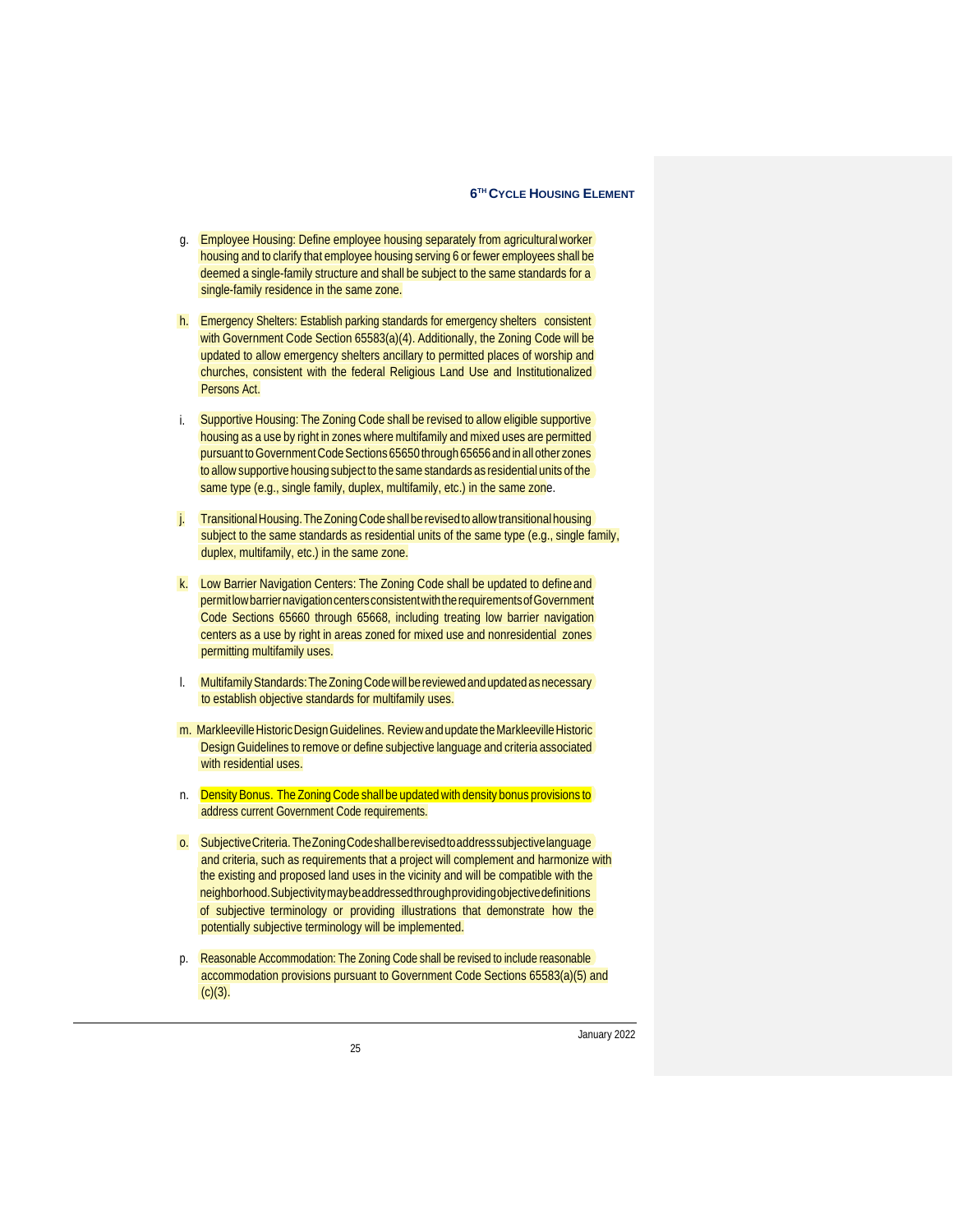- q. Mixed Use. Revise the Commercial Zoning District to permit multi-family dwellings by right in the zoning district. As part of the Zoning Code Update, consider standards that would allowmixed use projects as a permitted use in the C zone.
- r. Visitability. Adopt local amendment to building regulations to require visitability in newsingle family homes.

| Responsibility: | Alpine Community Development Department                                  |
|-----------------|--------------------------------------------------------------------------|
| Timing:         | Include in Zoning Code Update that is underway; Zoning Code              |
|                 | Amendments adopted by June 2022                                          |
| Funding:        | <b>General Fund</b>                                                      |
| Objective:      | Increase potential development of affordable housing units<br>in the     |
|                 | County, resulting in the development of at least 1 extremely low, 1 low, |
|                 | and 1 special needs housing unit                                         |

Program 6 Annuallyreview State housing legislation and identify necessary changes to the County's development . processes, Zoning Code, and other regulatory documents to identify and remove constraints to the development of housing and to ensure implementation of requirements to affirmatively further fair housing. The County will also continue to monitor federal and State legislation that could impact housing and comment on, support, or oppose proposed changes or additions to existing legislation, aswellas support newlegislationwhen appropriate.

> Special attention will be given by the County in the minimizing of governmental constraints to the development, improvement, and maintenance of housing and supporting legislation that:

> • Addresses the unique housing needs and constraints of rural areas with limited public infrastructureandenvironmentalconstraints,suchasfloodhazardareasandwildfires,and/or

> **Extending California Environmental Quality Act Guidelines exemptions and streamlining** provisions to affordable and in-fill housing development in unincorporated communities that are not served by major transit routes.

| Responsibility: | Alpine County Administrator's Office, Alpine County Community                                                               |
|-----------------|-----------------------------------------------------------------------------------------------------------------------------|
|                 | Development Department                                                                                                      |
| Timing:         | Annually (2022, 2023, 2024)                                                                                                 |
| Funding:        | <b>General Fund</b>                                                                                                         |
| Objective:      | To reduce constraints and opposition to affordable, multifamily, and<br>workforce, and special needs housing in the County. |

Program 7 To address the need for **affordable housing, including permanent and seasonal** employee housing (permanent and seasonal) the County shall:

- Develop an inclusionary housing ordinance to create owner and renter-occupied housing units to serve low-income and moderate-income households.
- Develop a spreadsheet to track employee housing units in the County by APN, address, affordability level, property owners, project manager, and employee housing requirement, review the spreadsheet annually, and update when necessary to reflect changes.
- Determine feasibility of developing housing on school district parcels in Woodfords and Bear Valley (per 2016 Teacher Housing Act).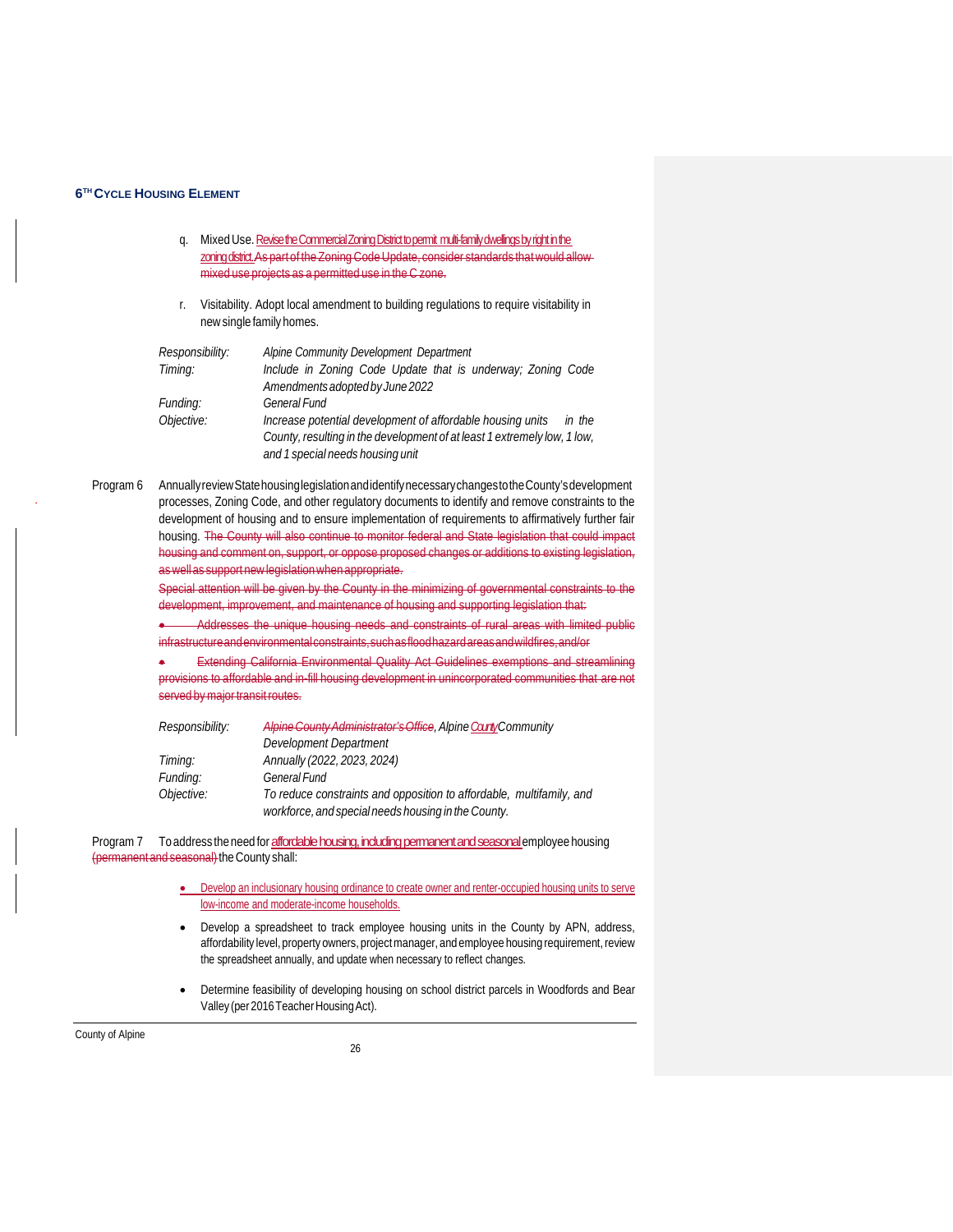| Housing Ordinance; and     | Continue to require employee housing developments at Kirkwood in accordance with the Kirkwood<br>Require an Employee Housing Implementation Plan (EHIP) as new development occurs in the<br>Bear Valley Village area. This requirement will be replaced by the Workforce Housing Requirement<br>(see following paragraph), once adopted.                                                                                                                                                                                                  |
|----------------------------|-------------------------------------------------------------------------------------------------------------------------------------------------------------------------------------------------------------------------------------------------------------------------------------------------------------------------------------------------------------------------------------------------------------------------------------------------------------------------------------------------------------------------------------------|
|                            | -Develop a Commercial Linkage fee to support housing programs for employees. Workforce<br>Housing Requirement which requires employment generating uses, including commercial,<br>industrial, institutional, residential resort, and recreational resort development, that create<br>jobs to provide workforce housing that is permanently deed restricted for a portion of their<br>projected workforce or to pay an in-lieu fee to provide for workforce housing. Encourage on-<br>site development of affordable workforce housing by: |
|                            | Providing density bonuses, concessions, and incentives for projects that construct their<br>workforce housing obligation on-site.                                                                                                                                                                                                                                                                                                                                                                                                         |
|                            | Review annually the effectiveness of the Workforce Housing Requirement and bonuses<br>concessions, and incentives, investigate alternative methods to provide Workforce<br>Housing, and implement revisions as found appropriate.                                                                                                                                                                                                                                                                                                         |
|                            | Investigate funding sources to augment the Workforce Housing requirement in order to<br>address existing workforce housing needs.                                                                                                                                                                                                                                                                                                                                                                                                         |
| Responsibility:<br>Timing: | Alpine County Community Development Department<br>Develop draft ordinance by December 2022. Address as employee<br>housing projects are proposed in Kirkwood and as new development<br>occurs in Bear Valley and review implementation annually<br>2023, 2024).                                                                                                                                                                                                                                                                           |
| Funding:<br>Objective:     | Private Development<br>Provide assistance to 5 employees.<br>potential<br>Increase<br>development of employee housing units in the County, resulting in<br>18 units (12 lower income and 6 moderate income) for employees.                                                                                                                                                                                                                                                                                                                |

January 2022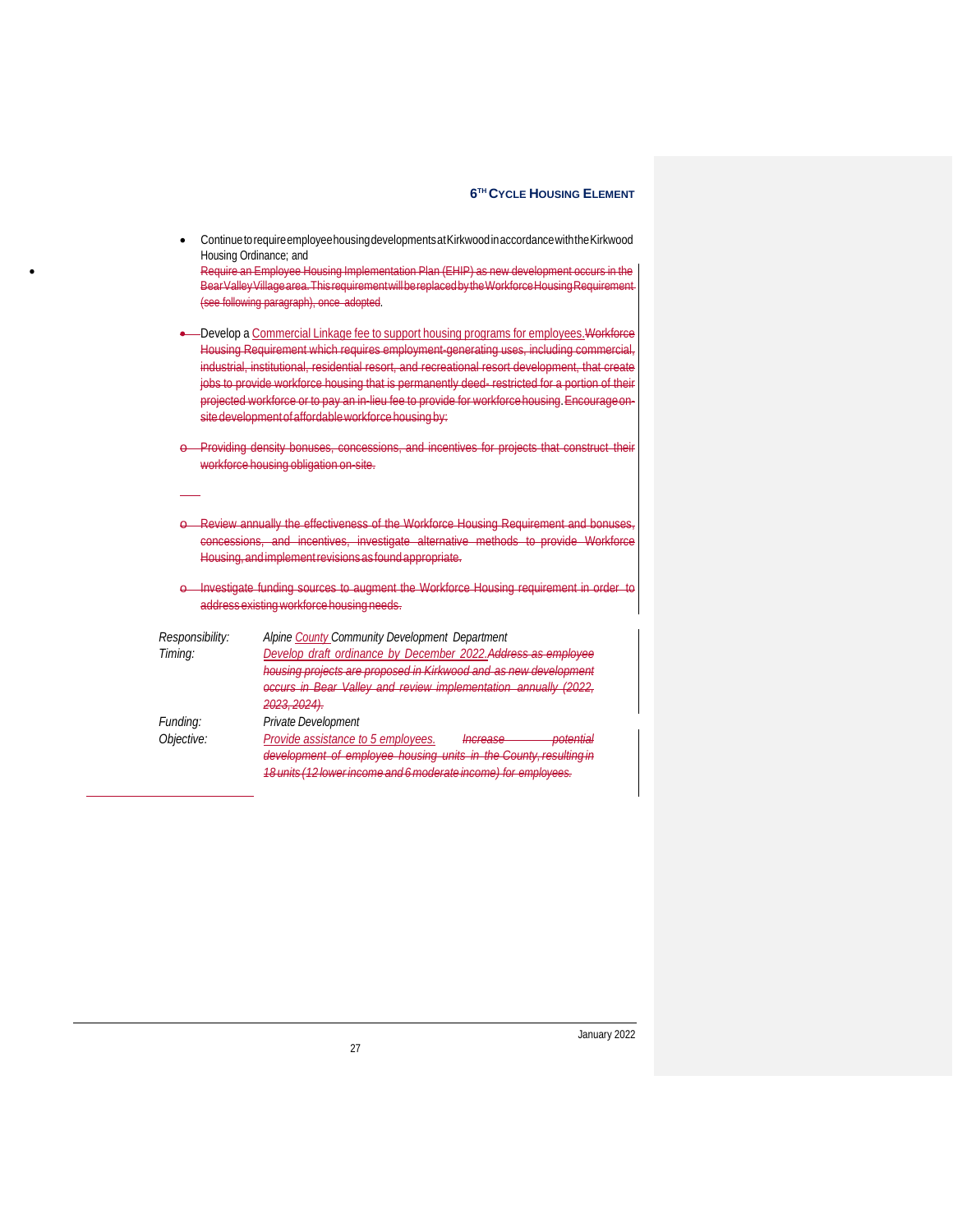Program 8 To expand areas for multi-family housing, the County will assistwork with water and wastewater districts to

. upgrade and expand service areas, where feasible.

- A. Notify public and/or private sewer and water providers of their responsibility under State law (Section 65589.7 of the Government Code) to provide service for new affordable housing projects,without conditions or a reduction in the amountrequested, unless findings aremade that sewer and water provision is infeasible. Follow up when affordable housing projects are proposed to ensure that they are following through with this responsibility.
- B. Meet with stakeholders, including community representatives, interested landowners, developers and infrastructure and utility service providers bi-annually to discuss and identify opportunities to expand infrastructure to serve existing and future housing.
- C. Review funding sources (see paragraph D) to identify those with the most potential to provide funding during the Planning Period to assistwater and sewer providers with expanding their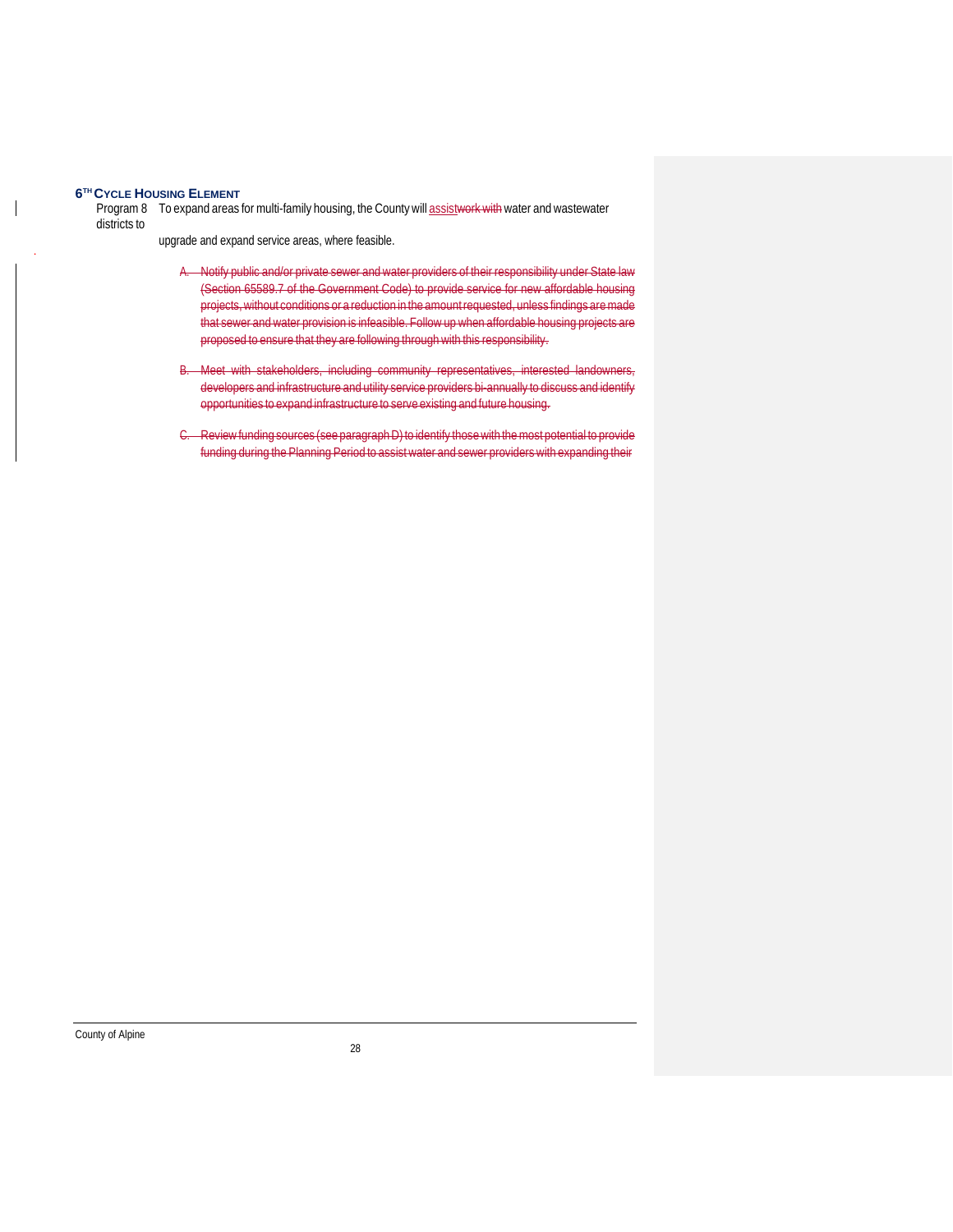capacity to serve housing for the County's residents and employees, including affordable housing and workforce housing.

- D. Submit applications and assist utility service providers and local agencies with applications forStateandfederalgrant,loan,bond,andtax-creditprogramsthatprovidelow-costfinancing or subsidies for infrastructure improvements to support the production of affordable housing, special needs housing, and employee/workforce housing. These programs include, but are not limited to the following:
	- State Predevelopment Loan Program (PDLP);
	- Multi-Family Housing Program (MHP);
	- Rural Development Assistance Program;
	- State Joe Serna Farmworker Grant Program (FWHG);
	- Community Development Block Grant Program (CDBG);
	- Water and Waste Disposal Program;
	- USDA Rural Development, Section 515 Program;
	- USDA Rural Development, Section 523/524 Technical Assistance Grants;
	- **Housing Preservation Grant Program; and**
	- Home Investment Partnerships Program (HOME).

Whenprojectsareidentified thatwouldserveidentifiedorpotentialaffordablehousingor specialneeds housing sites, assist with the California Environmental Quality Actdocumentation, funding applications and other mechanisms to expedite the planning and permitting process for the infrastructure or othe improvementprojects.(Policy-2.2)

| Responsibility: | Alpine County Community Development Department                                                                                                                                                                                                                                                                                                                                                                                                                                                                                                                                     |  |  |
|-----------------|------------------------------------------------------------------------------------------------------------------------------------------------------------------------------------------------------------------------------------------------------------------------------------------------------------------------------------------------------------------------------------------------------------------------------------------------------------------------------------------------------------------------------------------------------------------------------------|--|--|
| Timing:         | Evaluate opportunities to prioritize funding in areas with high rates of<br>poverty and inequity on an annual basis, in coordination with<br>commitment of public infrastructure financing and capital improvement<br>funds; review high opportunity and high resource areas to identify<br>potential sites and associated infrastructure needs to increase access<br>by December 2022 and review feasibility of infrastructure<br>improvements (costs and funding mechanisms for extension of existing<br>infrastructure or construction of new infrastructure) by December 2023. |  |  |
| Funding:        | General Fund                                                                                                                                                                                                                                                                                                                                                                                                                                                                                                                                                                       |  |  |
| Objective:      | To reduce infrastructure constraints in Bear Valley, Kirkwood,<br>Markleeville, and Woodfords to facilitate affordable housing<br>development. Notify all public and private water and sewer providers<br>following adoption of this element and notification and coordination<br>with providers when processing any application with lower income units<br>to assist at least 1 extremely low and 1 low income unit to meet the<br>RHNA and 12 lower income and 6 moderate income employee housing<br>units, in conjunction with Programs 2, 4, 5, 6, 7, 9, and 10.               |  |  |

Program 9 The County shall assist non-profit organizations and private developers of housing that meets lower income and special housing needs, through the following efforts:

January 2022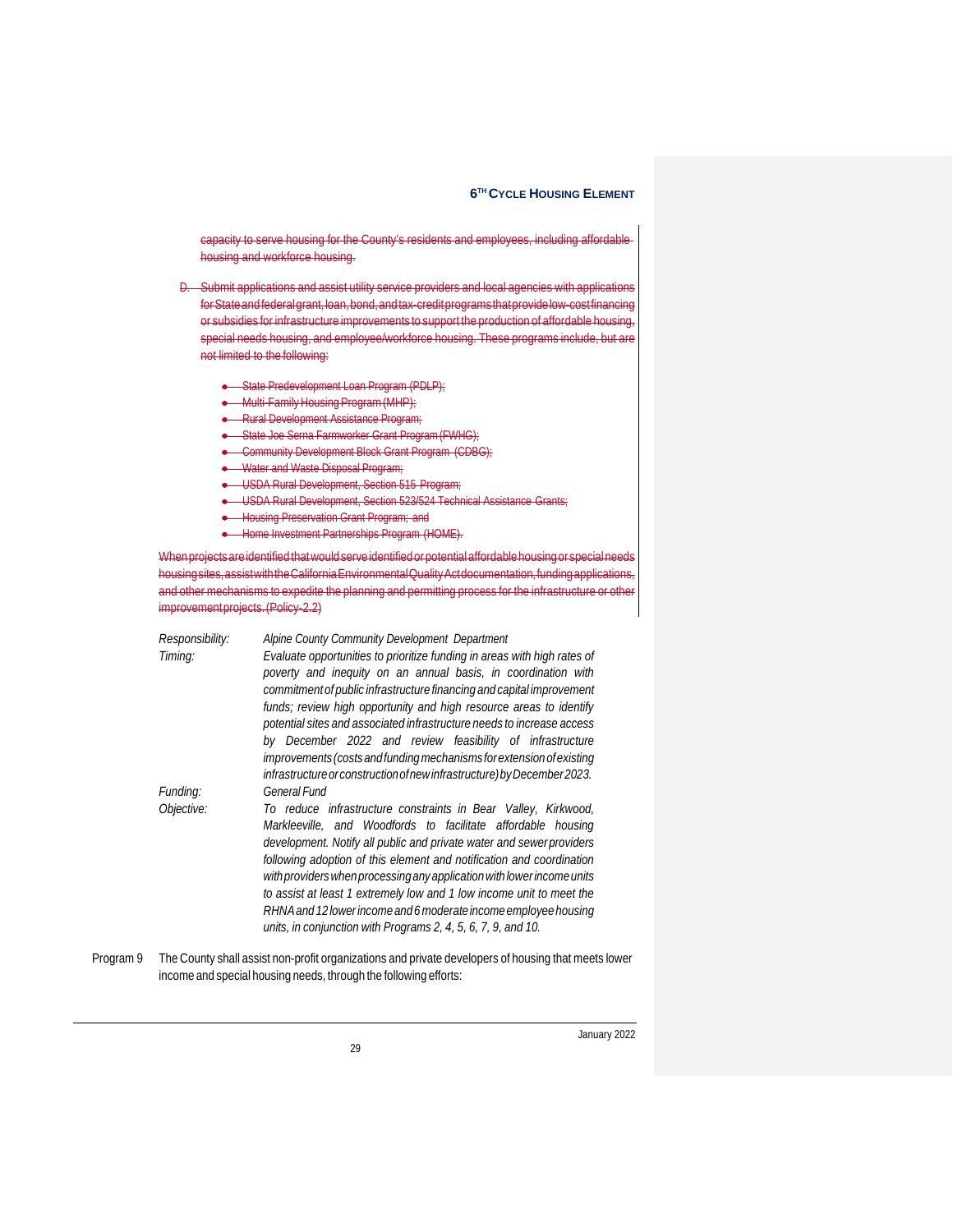- A. Support the provision, maintenance, and rehabilitation of housing that meets lower income and special housing needs, including:
	- Workforcehousing(includingseasonalandpermanentemployeehousing)
	- Single-parenthouseholds, including female-headed households, with children
	- Extremely low income households, including supportive housing and single-room occupancy units
	- Disabled persons, including developmentally disabled persons
	- Senior housing
	- Housing for large families (4 bedrooms ormore)
	- Persons or households at-risk of or experiencing homelessness
	- Agricultural employee housing
	- Female-headed households
- B. Submit applications and Aassist non-profit organizations and private developers with applications for State and federal grant, loan, bond, and tax-credit programs that provide lowcost financing or subsidies for the production of affordable housing, as opportunities become available. These programs include, but are not limited to the following:
- State Predevelopment Loan Program (PDLP);
- **Multi-Family Housing Program (MHP):**
- Rural Development Assistance Program;
- State Joe Serna Farmworker Grant Program(FWHG);
- Community Development Block Grant Program (CDBG);
- Water and Waste Disposal Program;
- USDA Rural Development, Section 515 Program;
- USDA Rural Development, Section 523/524 Technical Assistance Grants;
- Housing Preservation Grant Program;
- me Investment Partnerships Program (HOME); and
- Mercy Loan program(PolicyHO-2.1).
- Support proposals for lower income housing, including extremely low income, workforce, and special needs housing through the following actions:
	- Annually contact affordable and special needs housing developers that are active in the eastern Sierra and in resort communities to provide the map and list of sites in the Inventory of Residential Sites and Opportunity Sites to determine if developers have interest in pursuing a development project or assistance program in the County;
	- Annually contact major employers, including Bear Valley, Kirkwood, and the Alpine County Unified School District to identify potential funding sources for employee and workforce housing and to determine if any employers are interested in coordinatingwith the County to pursue a workforce or employee housing project;
	- When applications are submitted for housing grants, review the applications for opportunities to include units for extremely low income households and special needs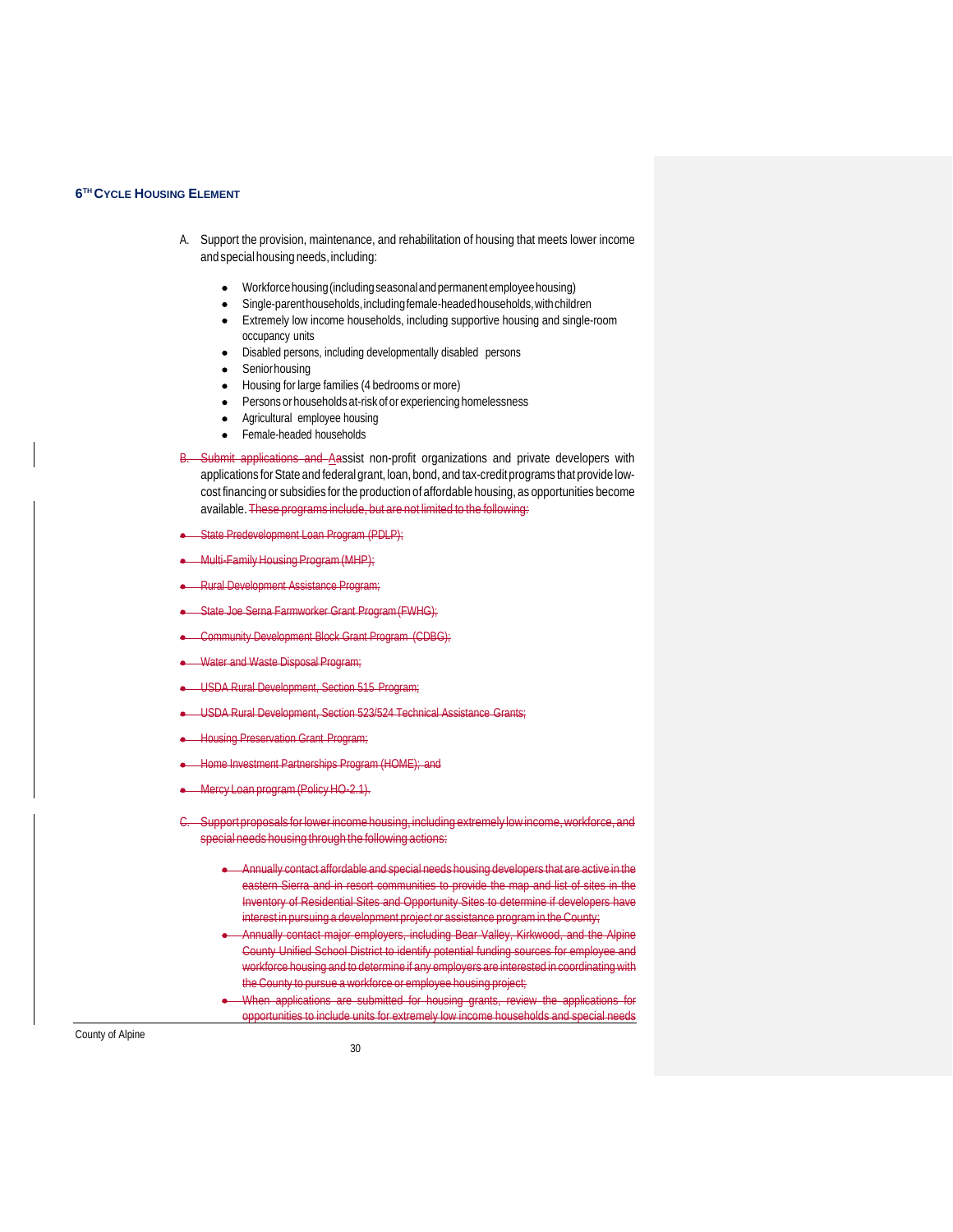households in the program. • Prioritize and accelerate the reviewof applications and permitting process for extremely

low, workforce housing, very low, and low income, agricultural worker, special needs housing;

January 2022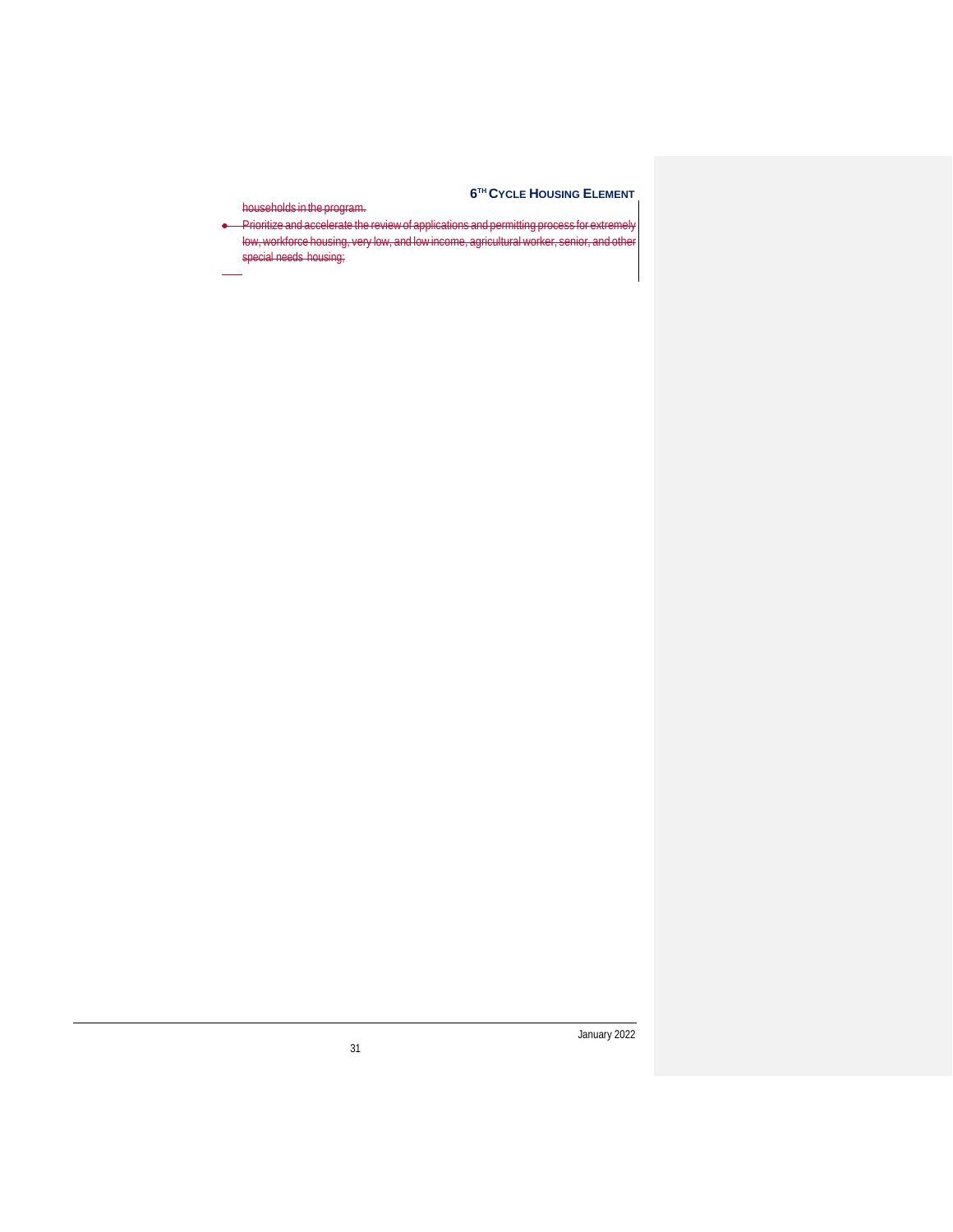- Assist with preparation of the development applications, to the extent adequate information is available to County staff, to ensure a complete submittal;
- Consider project funding and timing needs in the processing and review of the application;
- ek and support applications for financial assistance through available local, State, federal, and private rental and homeownership assistance programs and housing rehabilitation programs, including programs that target special needs groups.
- Provide regulatory incentives, such as expedited permit processing, reduct development standards, and/orfeewaiversand deferrals,when there is a demonstrated need and is financially feasible, to projects that target extremely lowincome households and special needs populations.
- To affirmatively further fair housing, if TCACmaps the composite score for block groups within Alpine County, the County will proactively provide affordable housing developers with maps illustrating high resource areas that include potential sites for lower income housing fromthe inventory of residential sites to highlight opportunities for development projects to increase access to affordable housing in areas with high levels of resources and opportunities.
- Develop a list of special programs, financing strategies, or incentives, such as fee reductions, density bonuses, and permit streamlining, thatmay be available specifically for development in high resource areas and will proactively provide this information to affordable housing developers.
- Where housing is planned to serve special needs populations, ensure that the developer invites input from appropriate service agencies, such as Alta Regional Center for developmentally disabled housing, Area 12 Agency on Aging for senior housing, etc., in order to identify any specific needs of the population being served, the potential to receive services or assistance from the agency or organization, and to identify any unique or specialized funding opportunities that the agencymay be aware of.
- *Responsibility: Alpine County Administrator's Office/ Alpine County Community Development Department Timing: Annual outreach to developers and major employers (2022, 2023, 2024) and assist developers and major employers with funding applications and development application processing as requested Funding: General Fund Objective: Assist at least 2 applications during the planning period; facilitate the construction of at least 2 lower income (any combination of extremely low, very low, and low income units) and 2 special needs units, in conjunction with Programs 2, 4, 5, 6, 7, 8, and 10, as well as reducing constraintstohousingdevelopment.*
- Program 10 ReviewCounty-owned parcels and identify at least 1 parcel to be designated surplus land as defined by Government Code Section 54221. Once surplus land is designated, the Count shall prepare a notice of availability for the purpose of developing low and moderate income housing that describes the property and its location and send it via email or certified mail to local public entities and housing sponsors pursuant to Government Code Section 54222.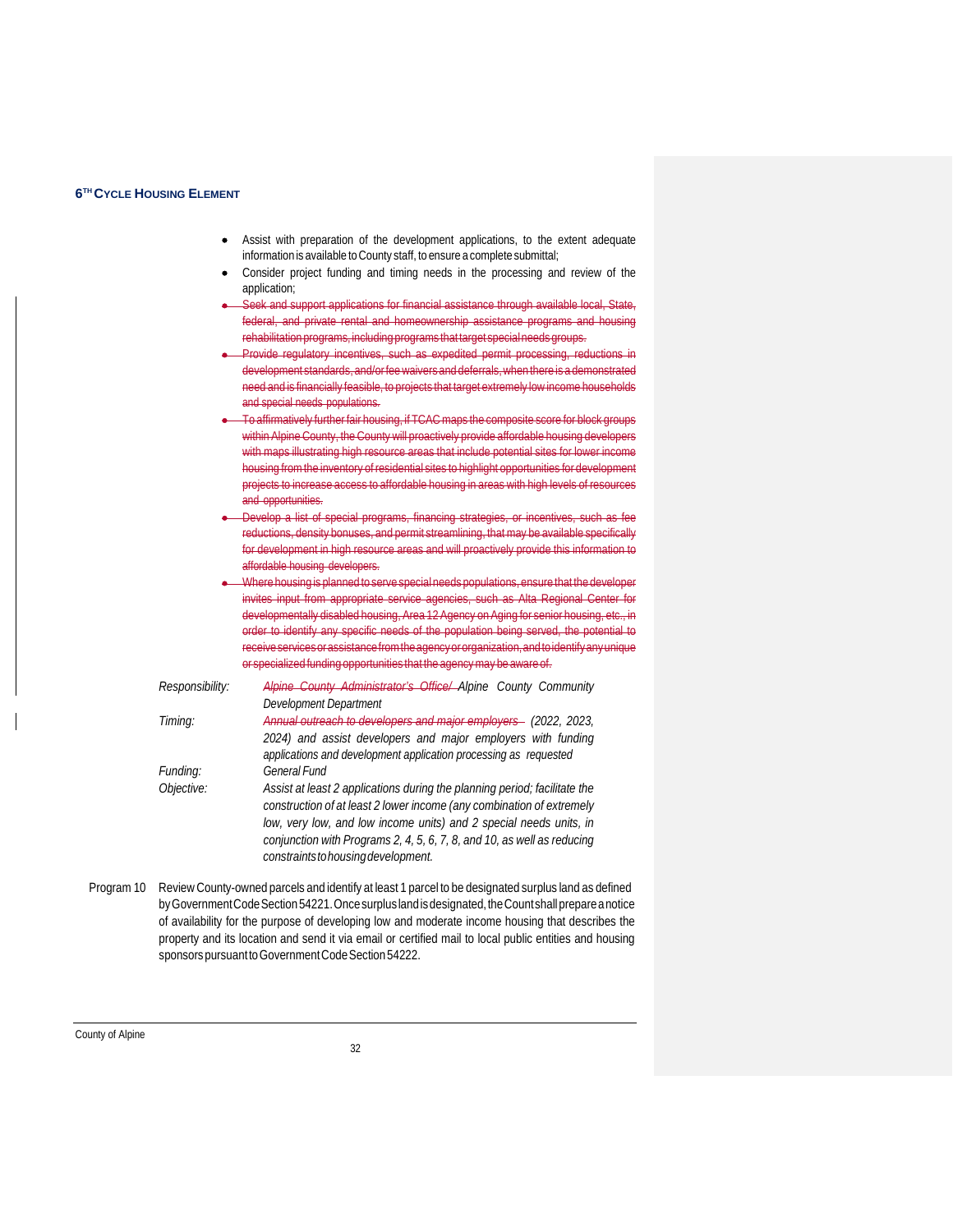If a notice of interest is received from an entity to purchase or lease the lands, the County shall enter into good faith negotiations to determine mutually satisfactory terms, pursuant to Government Code Section 54223. If multiple notices of interest are received, prioritize entities that would develop affordable permanent workforce housing.

*Responsibility: Alpine County Administrator's Office/ Alpine County Community Development Department*

*Timing: Identify surplus land and issue notice of availability by July 2022; enter into agreementto develop propertywith affordable housing byDecember 2022 Funding: General Fund Objective: Development of 24 affordable housing units by August 2024.*

Program 11 Home price and development trends in Alpine County indicate that housing that unaffordable to the

| <del>Kecomm</del> |   | moderate income households in obtaining affordable housing, through the following |
|-------------------|---|-----------------------------------------------------------------------------------|
|                   | e | efforts:                                                                          |
|                   | n |                                                                                   |
|                   | d |                                                                                   |
|                   | d | Identify and maintain a list of available resources, including affordable         |
|                   | è | housing developments, Housing Choice Vouchers, First-time Home-                   |
|                   |   | Buyer programs, sweat equity projects, community land trusts, and                 |
|                   | è | other methods or resources making housing more affordable that are-               |
|                   |   | available for lower and moderate income households. As part of this               |
|                   |   | effort, the County shall:                                                         |
|                   | θ |                                                                                   |
|                   | n | Annually coordinate with non-profit organizations serving low-income-             |
|                   |   | families, special assistance programs, and low-income and special-                |
|                   |   | needs housing advocacy groups to ensure that the information reflects             |
|                   |   | their available resources.                                                        |
|                   |   | Provide this information in both English and Spanish at County libraries          |
|                   |   | and other community serving locations and post and maintain this-                 |
|                   |   | information on the County website.                                                |
|                   |   | Annually investigate the feasibility of creating new County-sponsored-            |
|                   |   | programs to assist in making housing more affordable to residents within-         |
|                   |   | the community, such as establishment of a Housing Authority and/or-               |
|                   |   | partnering or increasing programs with agencies or organizations in-              |
|                   |   | adjoining counties, such as Mammoth Lakes Housing, Inc. and Saint-                |
|                   |   | Joseph Community Land Trust, with capacity to administer housing-                 |
|                   |   | programs and grants, including homebuyer assistance, housing-                     |
|                   |   | rehabilitation, emergency repair, and weatherization programs, in order-          |
|                   |   | to increase opportunities; and                                                    |
|                   |   | Coordinate with HCD, non-profit organizations serving low-income-                 |
|                   |   | families, low income housing advocacy groups, and other similar-                  |

January 2022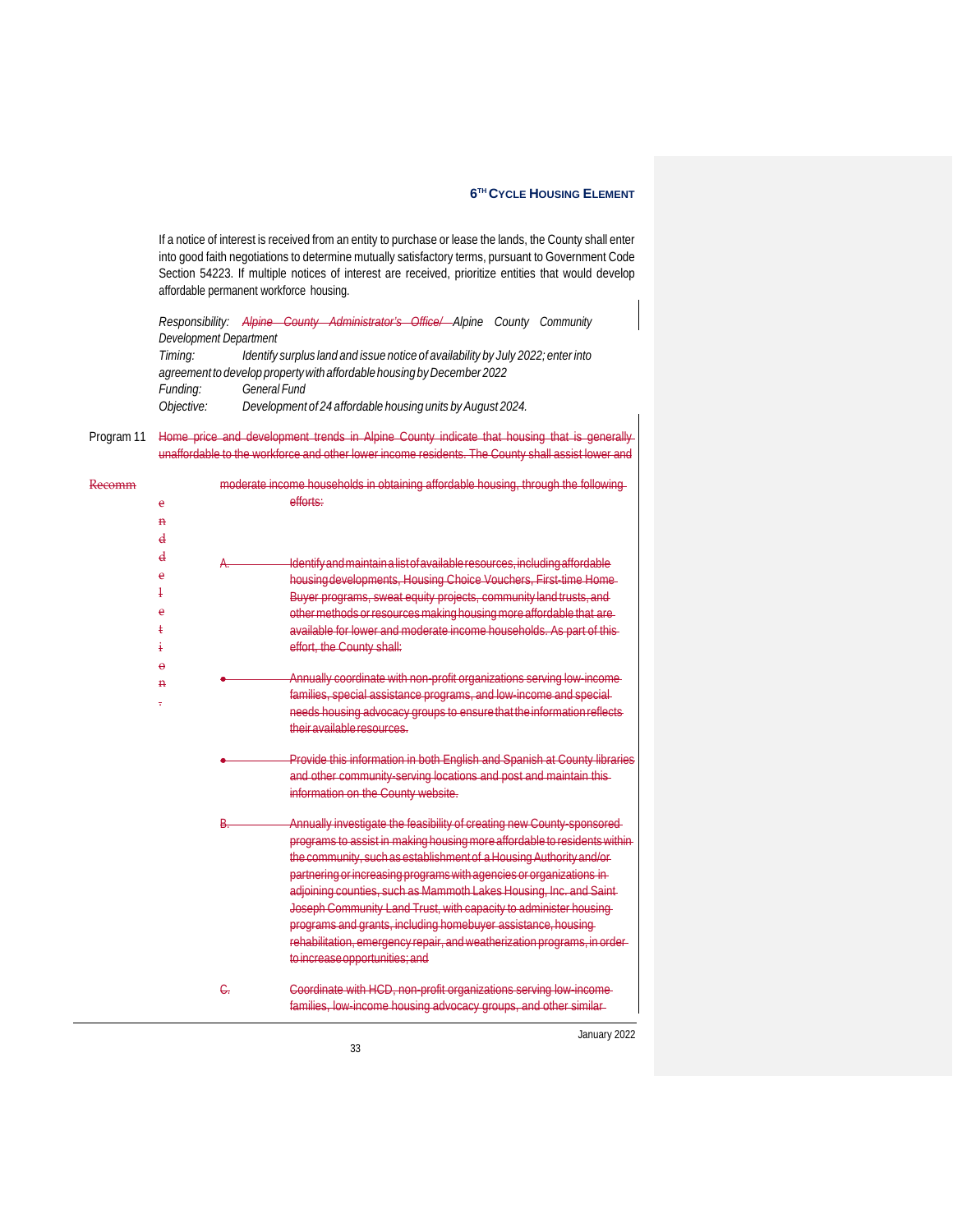| $\mathbf{a}$            | crease the supply of housing that is available to lower and moderate-  |
|-------------------------|------------------------------------------------------------------------|
| $\theta$                | households, such as requiring new development to provide housing that  |
| e                       | is available to special needs and lower/moderate income households,    |
| Ĥ                       | mobile home park rehabilitation and conversion, community land trusts, |
| $\epsilon$              | and other approaches.                                                  |
| ŧ                       |                                                                        |
| <b>Responsibility:</b>  | Alpine County Community Development Department                         |
| <del>s</del><br>Timing: | Preparation of Lower and Moderate Income Affordable Housing            |
|                         | Resources packet/marketing materials in both English and Spanish by    |
| θ                       |                                                                        |
| $\mathbf{a}$            |                                                                        |
| S                       |                                                                        |
| $\overline{\mathbf{s}}$ |                                                                        |
| ŧ                       |                                                                        |
| $\overline{\mathbf{s}}$ |                                                                        |
| ŧ                       |                                                                        |
| ŧ                       |                                                                        |
| ħ                       |                                                                        |
| e                       |                                                                        |
| Ĝ                       |                                                                        |
| $\theta$                |                                                                        |
| Н                       |                                                                        |
| Ą                       |                                                                        |
| ŧ                       |                                                                        |
| y                       |                                                                        |
| ŧ                       |                                                                        |
| Ĥ                       |                                                                        |
| ŧ                       |                                                                        |
| $\mathbf{d}$            |                                                                        |
| e                       |                                                                        |
| Ą                       |                                                                        |
| ŧ                       |                                                                        |
| ŧ                       |                                                                        |
| ŧ                       |                                                                        |
|                         |                                                                        |
| y                       |                                                                        |
| ŧ                       |                                                                        |
| Ą                       |                                                                        |
| g                       |                                                                        |
| a                       |                                                                        |
| $\epsilon$              |                                                                        |
| ŧ                       |                                                                        |
| ï                       |                                                                        |
| $\boldsymbol{\theta}$   |                                                                        |
| Ą                       |                                                                        |
| S                       |                                                                        |
| ŧ                       |                                                                        |
| $\theta$                |                                                                        |
| ŧ                       |                                                                        |
| Ä                       |                                                                        |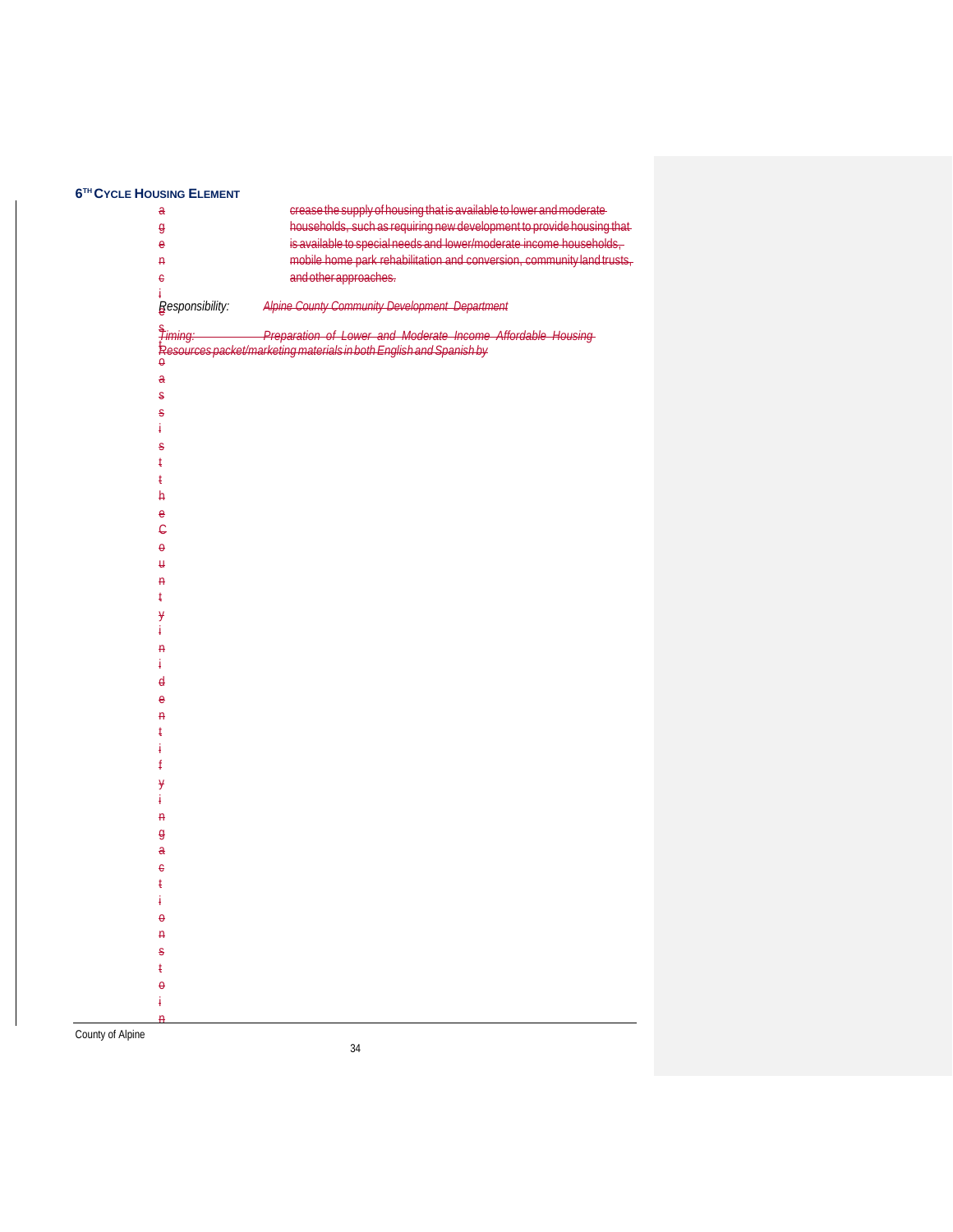|                     | Fundina<br>Obiective.      | December 2022. Annually mail resources to housing and special needs<br>group services providers and any other stakeholders that have<br>expressed interest in making the information available to the<br>community; annually review available resources to update packets to<br>ensure that the most recent information is being disseminated. Present<br>identified County-sponsored programs to assist lower and moderate<br>income households and to increase the supply of housing to the<br>Planning Commission and Board of Supervisors in<br>November/December 2022 and November/December 2023 for public<br>input.<br>General Fund and Short-Term Rental Program Revenues<br>Increase homeownership rates and access to housing in the County<br>and reduce overcrowding and overpayment for housing. Post updated<br>information at least annually at public/community locations in each |
|---------------------|----------------------------|---------------------------------------------------------------------------------------------------------------------------------------------------------------------------------------------------------------------------------------------------------------------------------------------------------------------------------------------------------------------------------------------------------------------------------------------------------------------------------------------------------------------------------------------------------------------------------------------------------------------------------------------------------------------------------------------------------------------------------------------------------------------------------------------------------------------------------------------------------------------------------------------------|
| Program 12          | following actions:         | unincorporated community and on the County's website.<br>Encourage the maintenance, rehabilitation, and revitalization of housing and communities through the                                                                                                                                                                                                                                                                                                                                                                                                                                                                                                                                                                                                                                                                                                                                     |
|                     |                            | Maintain and update information about rehabilitation loan programs, subsidized housing programs,<br>and the availability of other funding mechanisms to help with home upkeep and maintenance, such as<br>reverse mortgages for seniors on fixed incomes.<br>Distribute information regarding the assistance programs via the County's website as well as through<br>posting in key locations such grocery stores, post-offices, and public libraries.                                                                                                                                                                                                                                                                                                                                                                                                                                            |
|                     | Responsibility:<br>Timing: | Alpine County Community Development Department<br>Review and update information by December 2022 and bi-annually<br>thereafter; outreach to owners of substandard rental housing in<br>2022/2023; assist interested owners with a grant application on an<br>annual basis (to the extent funds/programs are available) or as interest                                                                                                                                                                                                                                                                                                                                                                                                                                                                                                                                                             |
|                     | Funding:<br>Objective:     | OCCUIS.<br><b>General Fund</b><br>Encourage the maintenance, improvement, and rehabilitation of the<br>County's existing housing stock and residential neighborhoods.                                                                                                                                                                                                                                                                                                                                                                                                                                                                                                                                                                                                                                                                                                                             |
| Program 13          |                            | Increase awareness of energy assistance programs for County residents Reduce energy usage-<br>and overall housing costs for Alpine County residents through the following efforts:                                                                                                                                                                                                                                                                                                                                                                                                                                                                                                                                                                                                                                                                                                                |
| Recommend deletion. |                            | Continue to implement the standards of the California Building Standards Code including<br>energy conservation standards;                                                                                                                                                                                                                                                                                                                                                                                                                                                                                                                                                                                                                                                                                                                                                                         |
|                     | А.<br>В.                   | Promote awareness of energy assistance programs available through El Dorado County.<br>Promote financial incentives and assistance programs for energy conservation and assistance<br>with energy bills, including but not limited to, resources from Energy Upgrade California<br>Program, California Solar Initiative (CSI), California Home Energy Renovation Opportunity<br>(HERO) program, Low-Income Home Energy Assistance Program (LiHEAP), Energy Savings                                                                                                                                                                                                                                                                                                                                                                                                                                |

Assistance Program (ESA), and California Alternate Rates for Energy (CARE)programs.

January 2022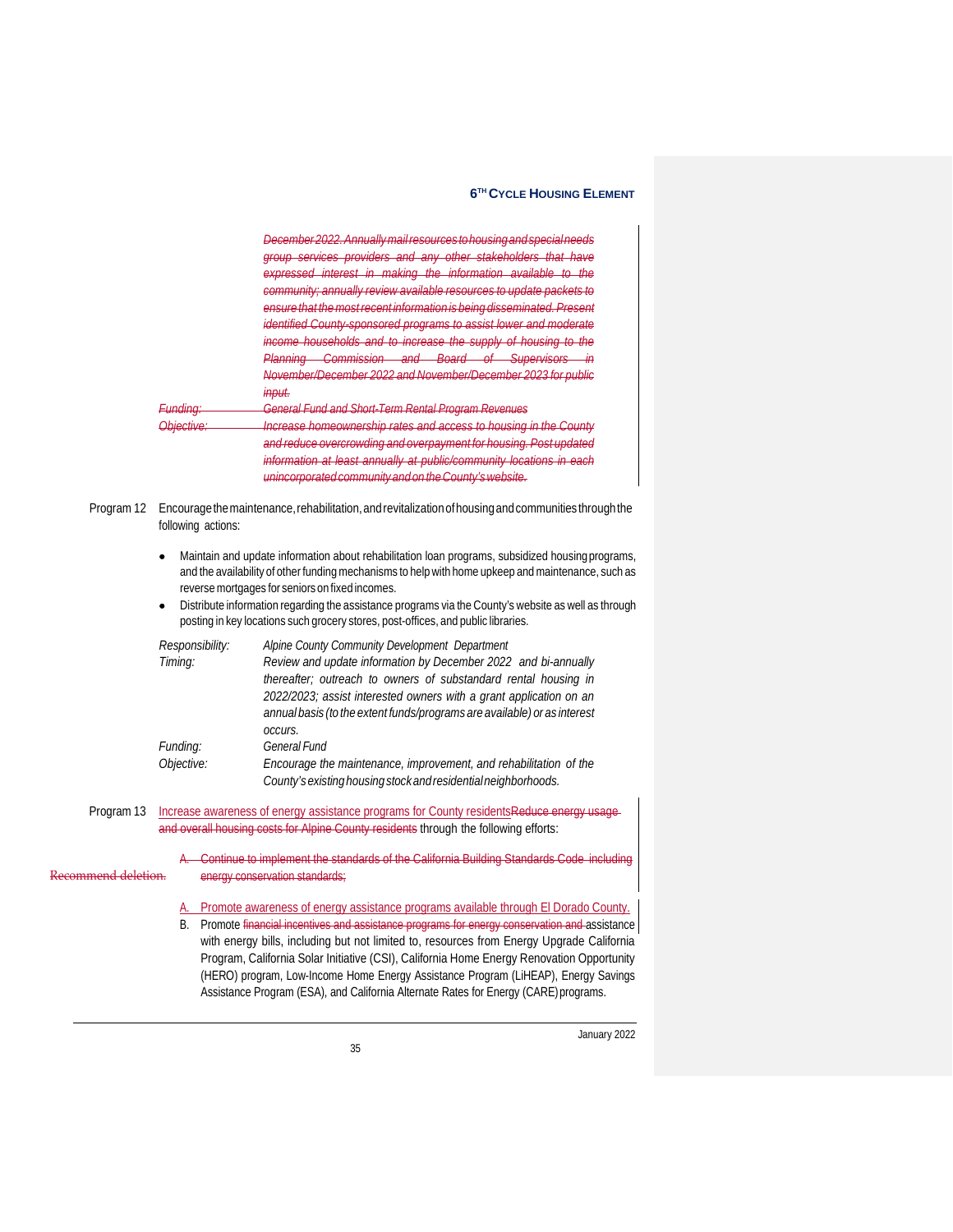- C. Partner with community action agencies and local energy providers to increase participation by eligible low income residents and mobile homeowners in energy conservation assistance programs, promote free energy audits for low-income providepubliceducationaboutenergyconservation.
- D. Partnerwithcommunityservicesagenciestoseekfinancialassistanceforlow-incomepersons to offset the cost of weatherization and heating and cooling hor

| Responsibility: | <b>Alpine County Community Development Department/Alpine County</b>             |  |
|-----------------|---------------------------------------------------------------------------------|--|
|                 | <b>Health and Human ServicesAdministrator's Office</b>                          |  |
| Timing:         | A: On-going (review implementation annually in 2022, 2023, 2024)                |  |
|                 | B: Provide information on the County website on an on-going basis               |  |
|                 | (confirm implementation annually in 2022, 2023, 2024)                           |  |
|                 | $D \cdot$ Contact again case and service providers bi-annually (2022-2024)      |  |
|                 | to identify appartunities to assist households and implement any                |  |
|                 | programe idontified throughout the year                                         |  |
| Funding:        | <b>General Fund</b>                                                             |  |
| Objective:      | Increase utilization of energy assistance programs by County                    |  |
|                 | residents. <del>Improve energy-efficiency in new and existing development</del> |  |

Program 14 TheCountyshallencouragedevelopmentofADUsandJADUsthroughavarietyofmeasures,including apromotionalcampaignthat:

|  |  |  | i. Provide quidance and educational materials to the public, including a ADU Handbook |  |
|--|--|--|---------------------------------------------------------------------------------------|--|
|  |  |  | available at libraries, other County buildings and meeting places and information on  |  |
|  |  |  | the County's website, that describe the streamlined permitting process., fee          |  |
|  |  |  | reductions for ADUs, the ADU Amnesty Program, and construction resources.             |  |
|  |  |  |                                                                                       |  |

ii. Presents homeowner and neighborhood associations with the benefits of ADUs and work with associations to ensure associations are aware of the requirements of State law that invalidate prohibitions on ADUs on lots zoned for single-family residential use, including provisions restricting the rental of ADUs. This outreach shall prioritize contactinghomeownerandneighborhoodassociations inhighopportunityareas

| Responsibility:<br>Timing: | Alpine County Community Development Department<br>Incentives-Develop_program materials and amnesty program<br>adopted by December 2022. Bi-annual outreach to homeowner and<br>neighborhood associations (2023). Annually submit for grant funding<br>for preparation of prototype ADU plans.                                                                                                                                                                                                                          |
|----------------------------|------------------------------------------------------------------------------------------------------------------------------------------------------------------------------------------------------------------------------------------------------------------------------------------------------------------------------------------------------------------------------------------------------------------------------------------------------------------------------------------------------------------------|
| Funding:<br>Objective:     | General Fund<br>Increase development of ADUs, resulting in 2 new ADUs per year,<br>including 1 extremely low, 1 very low and 1 low income throughout the<br>Planning Period., and legalization of 1 ADUs per year, including 2<br>extremely low. 2 very low and 4 low income ADUs. Improve the safety<br>of illegally built ADU structures and expand the County's legal housing<br>stock by legalizing at least 1 illegal ADUs per year for the duration of<br>the amnesty provisions identified by State legislation |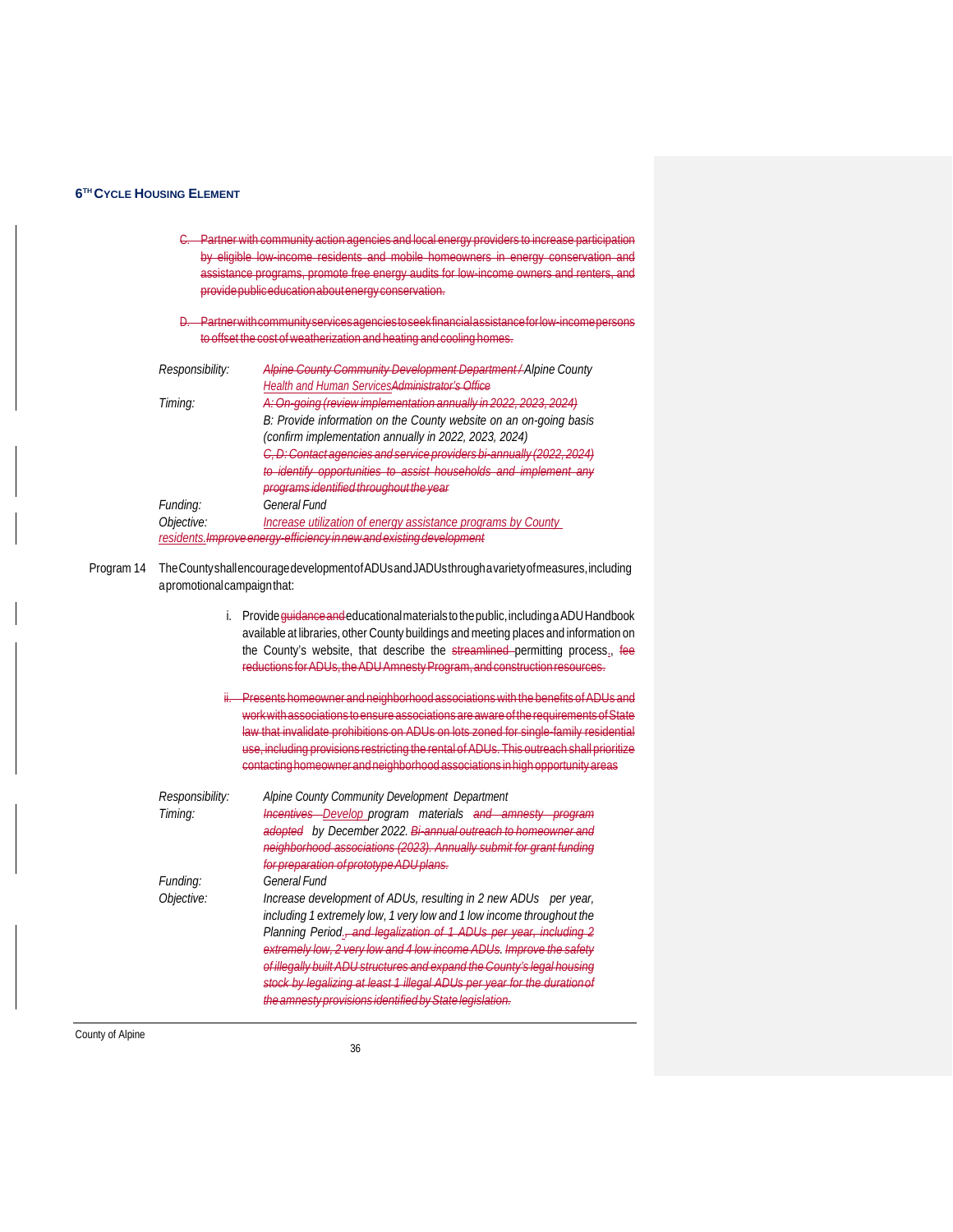| Program 15                                   |                                                                                                 | Coordinate with Stanislaus County Housing Authority (StanCoHA) to promote participation in the                                                                                           |  |  |  |  |
|----------------------------------------------|-------------------------------------------------------------------------------------------------|------------------------------------------------------------------------------------------------------------------------------------------------------------------------------------------|--|--|--|--|
|                                              |                                                                                                 | Housing Choice Voucher (HCV) program in Alpine County, including advertising the HCV program                                                                                             |  |  |  |  |
| As discussed during<br>the workshop, this is | through providing an announcement on the County website, a notice at the County Department of   |                                                                                                                                                                                          |  |  |  |  |
| not working very well.                       | Health and Human Services offices, and an announcement at the Board of Supervisors meeting when |                                                                                                                                                                                          |  |  |  |  |
| An alternative may be                        |                                                                                                 | the waiting list is open or vouchers are available.                                                                                                                                      |  |  |  |  |
| necessary, such as a                         | Responsibility:                                                                                 | Alpine County Community Development Department                                                                                                                                           |  |  |  |  |
| County rental                                | Timing:                                                                                         | Contact StanCoHA in June of each year to determine if the waiting list                                                                                                                   |  |  |  |  |
| assistance program.                          |                                                                                                 | is open or HCVs are available; if the waiting list is open or HCVs are                                                                                                                   |  |  |  |  |
|                                              |                                                                                                 | available, postnotices within a week of learning of availability and make                                                                                                                |  |  |  |  |
|                                              |                                                                                                 | announcement at the next Board of Supervisors meeting                                                                                                                                    |  |  |  |  |
|                                              | Funding:                                                                                        | General Fund                                                                                                                                                                             |  |  |  |  |
|                                              | Objective:                                                                                      | Increase use of HCVs in Alpine County                                                                                                                                                    |  |  |  |  |
| Program 16                                   |                                                                                                 | Continue and expand Alpine County's participation in the Eastern Sierra Continuum of Care to ensure                                                                                      |  |  |  |  |
|                                              |                                                                                                 | that programs and services are available for the homeless population and for those at-risk of<br>homelessness. Work with Eastern Sierra CoC to develop supportive housing in the County. |  |  |  |  |
| The CoC does not                             |                                                                                                 | Participation shall include attendance at quarterly meetings and assisting the ES CoC with the Point-                                                                                    |  |  |  |  |
| appear to work very                          | in-Time survey.                                                                                 |                                                                                                                                                                                          |  |  |  |  |
| well for Alpine<br>County. Recommend         |                                                                                                 |                                                                                                                                                                                          |  |  |  |  |
| deletion.                                    | Responsibility:                                                                                 | Alpine County Department of Health and<br>Human Services/Alpine                                                                                                                          |  |  |  |  |
|                                              |                                                                                                 | <b>County Community Development</b>                                                                                                                                                      |  |  |  |  |
|                                              | Timing:                                                                                         | Attend quarterly meetings of ES CoC, participate in the annual Point-<br>in-Time Survey (2022, 2023, 2024)                                                                               |  |  |  |  |
|                                              | Funding:                                                                                        | General Fund                                                                                                                                                                             |  |  |  |  |
|                                              | Objective:                                                                                      | Ensure resources for the homeless population are available to County                                                                                                                     |  |  |  |  |
|                                              |                                                                                                 | residents; ensure an accurate count of the County's sheltered and                                                                                                                        |  |  |  |  |
|                                              |                                                                                                 | unsheltered homeless population. Seek CoC funding to develop                                                                                                                             |  |  |  |  |
|                                              |                                                                                                 | supportive housing in Alpine County.                                                                                                                                                     |  |  |  |  |
|                                              |                                                                                                 | Program 17 Ensoure Facilitate equal and fair housing opportunities by implementing actions to affirmatively further                                                                      |  |  |  |  |
|                                              |                                                                                                 | fair housing services and opportunities for all persons regardless of race, religion, sex, age, marital                                                                                  |  |  |  |  |
|                                              |                                                                                                 | or familial status, ancestry, national origin, color, disability, or other protected characteristics through                                                                             |  |  |  |  |
|                                              |                                                                                                 | providing information, coordination, and education on fair housing law and practices to residents,                                                                                       |  |  |  |  |
|                                              |                                                                                                 |                                                                                                                                                                                          |  |  |  |  |
|                                              |                                                                                                 | Any complaints would be <sup>landlords, and housing developers. Efforts will include, but may not be limited to:</sup>                                                                   |  |  |  |  |
|                                              |                                                                                                 | A. Fair Housing Complaint Referral Process: Continue to refer fair housing complaints to                                                                                                 |  |  |  |  |
|                                              |                                                                                                 | Mammoth Lake Housing receive and address fair housing questions and complaints and                                                                                                       |  |  |  |  |
|                                              |                                                                                                 | ensure a process is in place to receive and address complaints, including:                                                                                                               |  |  |  |  |
|                                              |                                                                                                 | County staff responsibilities regarding how to receive, address, and follow up on                                                                                                        |  |  |  |  |
|                                              |                                                                                                 | requests for assistance from tenants, homebuyers, and landlords;                                                                                                                         |  |  |  |  |
|                                              |                                                                                                 | ii. Identification of agencies and entities to refer housing complaints to, including:                                                                                                   |  |  |  |  |
|                                              |                                                                                                 |                                                                                                                                                                                          |  |  |  |  |
|                                              |                                                                                                 | California Department of Fair Employment and Housing:<br>Receives<br>evaluates<br><del>and</del>                                                                                         |  |  |  |  |
|                                              |                                                                                                 | January 2022                                                                                                                                                                             |  |  |  |  |

ary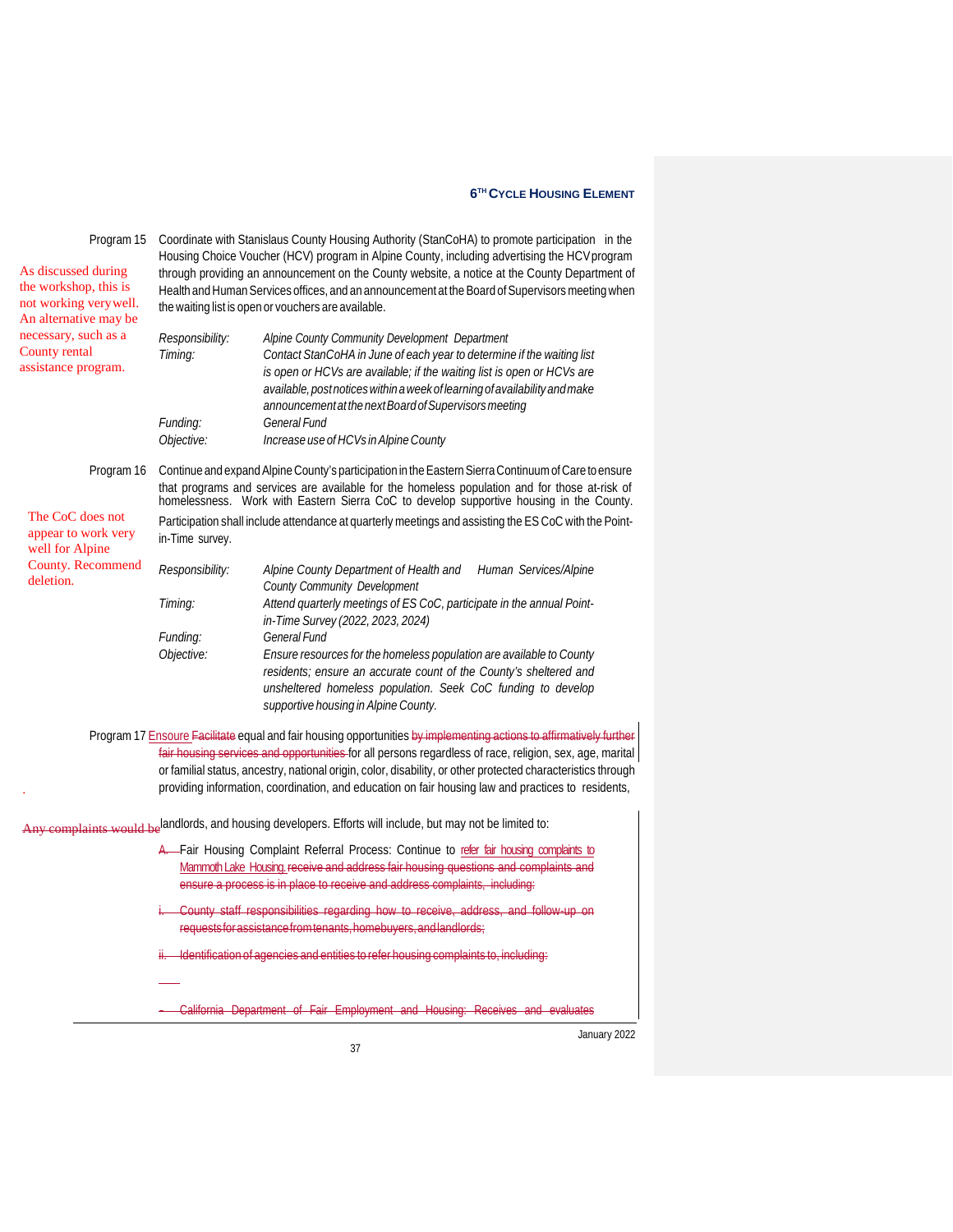|  | 6 <sup>TH</sup> CYCLE HOUSING ELEMENT |
|--|---------------------------------------|
|--|---------------------------------------|

discrimin ation complai

nts

statewid  $e_r$ 

investiga

tes

violation

s of the

civil

rights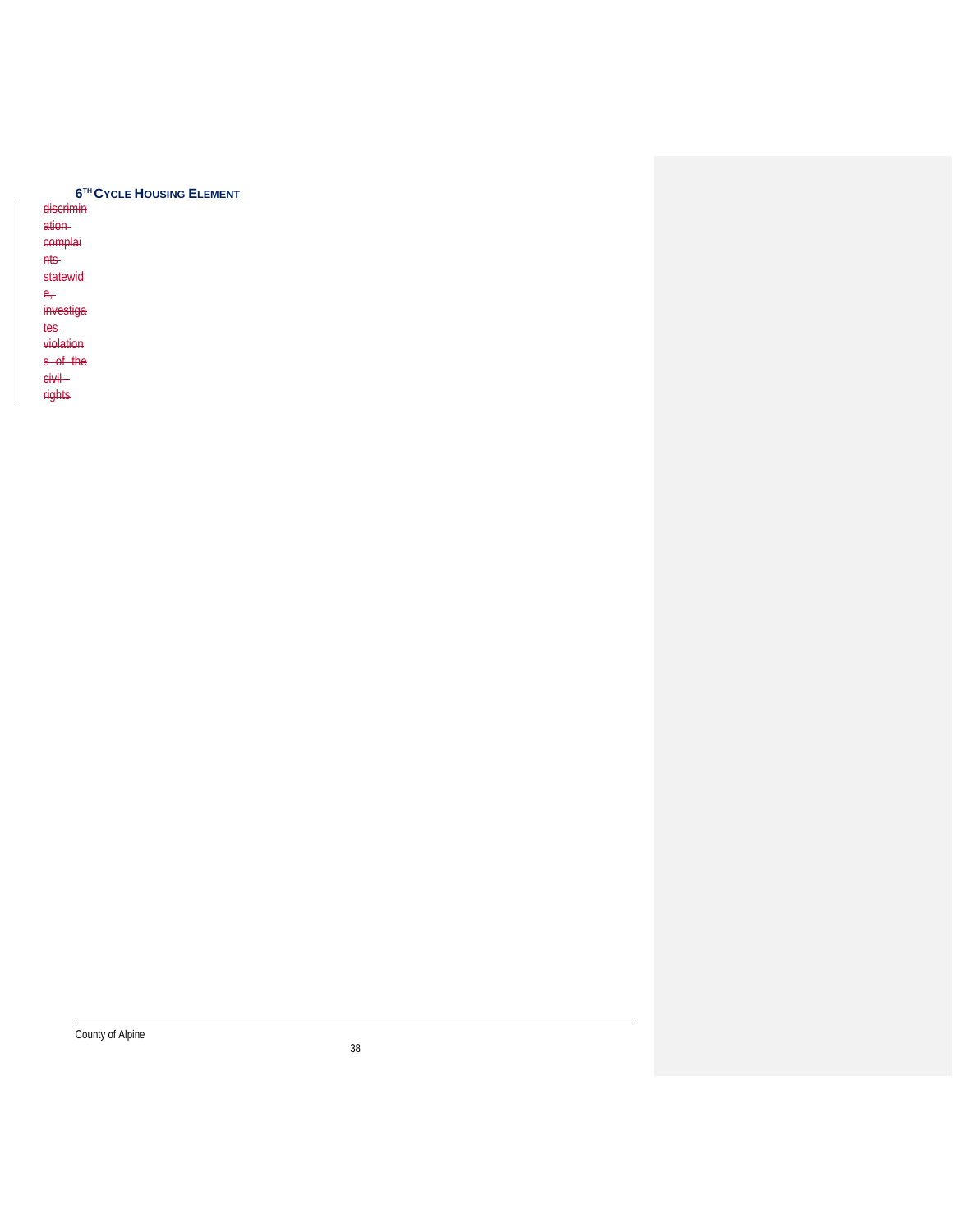- laws that DFEH enforces, and if DFEH identifies reasonable cause to believe a law it enforces has violated, it accepts the case and attempts to resolve the complaint through dispute resolution, and may file a lawsuit if a case is not settled through mediation.
- -A. U.S. Department of Housing and Urban Development (HUD): Receives and evaluates discrimination complaints under the federal Fair Housing Act as well as other discrimination and civil rights violations in housing and community development programs, HUD's Fair Housing and Equal Opportunity Office either investigates the complaint or refers it to another agency for investigation, making efforts to help the parties reach an agreement, makes findings if the complaint cannot be resolved voluntarily, and potentially taking legal action if the law has been violated.
	- Mammoth Lakes Housing, Inc. provides resources regarding Fair Housing law, discriminatory practices, and how to file complaints with HUD.
	- Log to ensure information is collected regarding the complainant (name, phone number,mailing address,email),date of the complaint, property location,property owner, propertymanagement company, issue, complainee/respondent (property owner, property management company, homeowners association, financial institution, etc.), staff member logging the complaint, and the follow-up actions (staff member following up, date of follow-up, and information regarding organizations/agencies contacted by the complainant, and resolution.
	- B. Public Information on County web siteand Outreach: Provide public information regarding fair housing/equal housing opportunity requirements and the right to safe, decent housing, including: 1) a brief summary of fair housing laws and rights, 2) Mammoth Lakes HousingCounty contact for assistance with a fair housing issue, 3) organizations that provide assistance with understanding housing rights and filing complaints, and 4) how to file a complaint and access the investigation and enforcement activities of the State Fair Employment and Housing Commission. Housingoutreachandrelatedmaterials will be in both English and Spanish.
		- This information will be made available to the general population, lower income households, and special needs groups by placing information on the County's website and in libraries, other County buildings and meeting places, by advertising in the localmedia, and by distributing the information to stakeholders and service providers that work directly with lower income households and special needs populations. This information will be reviewed annually to ensure that any materials, links, and information provided are up-to-date.
	- -Publicize Fair Housing Month (April) ProvideCoordinatewith HCD and Mammoth Lakes Housing, Inc. to provide annual public service announcements on County web site and Board Proclamation about fair housing. via different media (e.g., newspaper ads, public service announcements at local radio and television channels, theCounty's socialmedia accounts or podcast).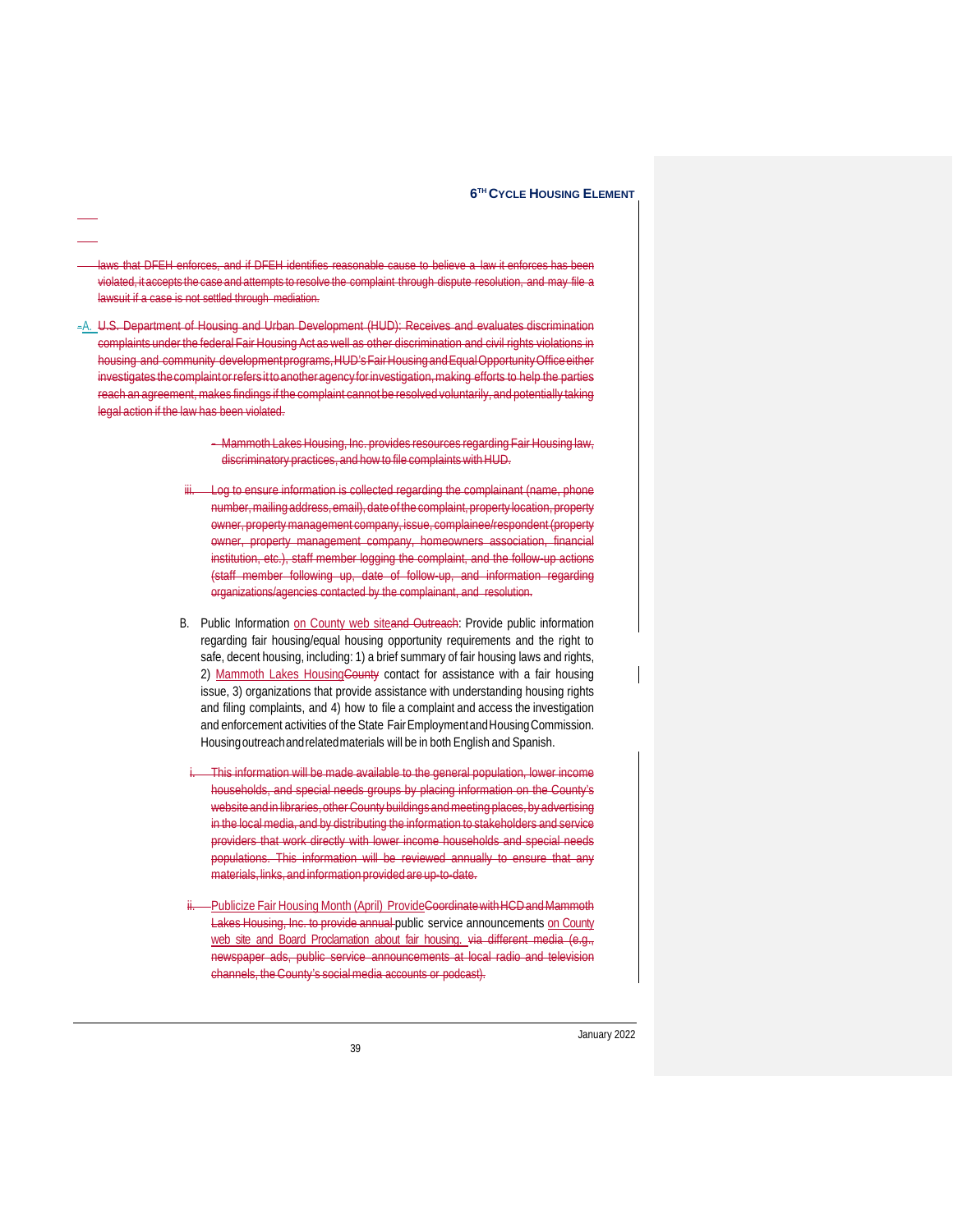i.

#### C. Community Involvement.

| i. Provide education to the community on the importance of participating in |                 |  |                                                                |  |  |  |
|-----------------------------------------------------------------------------|-----------------|--|----------------------------------------------------------------|--|--|--|
|                                                                             |                 |  | the planning and decision-making process and completing Census |  |  |  |
|                                                                             | questionnaires. |  |                                                                |  |  |  |

| Responsibility: | Alpine County Administrator's Office / Alpine County Community            |
|-----------------|---------------------------------------------------------------------------|
|                 | Development Department                                                    |
| Timing:         | A - Develop fair housing complaint process by June 2022                   |
|                 | agency and organization contacts and service information                  |
|                 | A.iv annual submittal of fair housing complaint log to District Attorney; |
|                 | proparo fair bousing brochuro and information by Docombor 2022.           |
|                 | hi annually rovious and undato information and outroach matorials         |
|                 | B.ilB.i - annual presentation, Board Proclamation s and media outreach to |
|                 | celebrate Fair Housing Month. (2022, 2023, 2024)                          |

*B.iii - annual contact (email, phone, and/or zoom meeting) to ensure organizations havemostrecent fair housing brochuresand information and that information is being disseminated to their service populations C - annual presentations and media outreach (can be in conjunction with B.ii Funding: Grant funding; General fund Objective: Improvefairhousingopportunitiesandresponsetocomplaints through*

*implementing above actions. Follow-up on 100% of complaints.*

Program 18 Improve transparency of fee and rate structures by:

- A. Providing a current schedule of planning, building, and environmental healthpublic works fees, impact feesand providing impactnexus studies, cost of service studies conducted on or after January 1,2018 in the Finance section of theCounty's website by July 2022; and
- B. Review the County's impact fee schedule by June 2022 and identify any fees that should be updatedandadoptrevisedimpactfeesbyDecember2023

| Responsibility: | Alpine County Community Development Department and Department       |
|-----------------|---------------------------------------------------------------------|
|                 | of Finance                                                          |
| Timing:         | Updated fiscal information on County's website by July 2022; Impact |
|                 | fee review by June 2022 and updated impact fees by December 2023.   |
| Funding:        | <b>General Fund</b>                                                 |
| Objective:      | Increase transparency of rate and fee structures                    |

Program 19 <del>Contact the Sierra Pines Mobilehome Park owner, residents, and local non-profits, including</del> community land trusts, regarding specific rehabilitation and infrastructure needs and interest in applyingforrehabilitationandpreservationfundingthroughtheMobilehomeParkResidentOwnership Program (MPROP) program. In addition to direct outreach, make information available to existing tenants and community land trusts through providing information packets online, at County libraries, and at locations that provide senior services, detailing available options for converting mobilehome parksintoaffordableownershipproperties.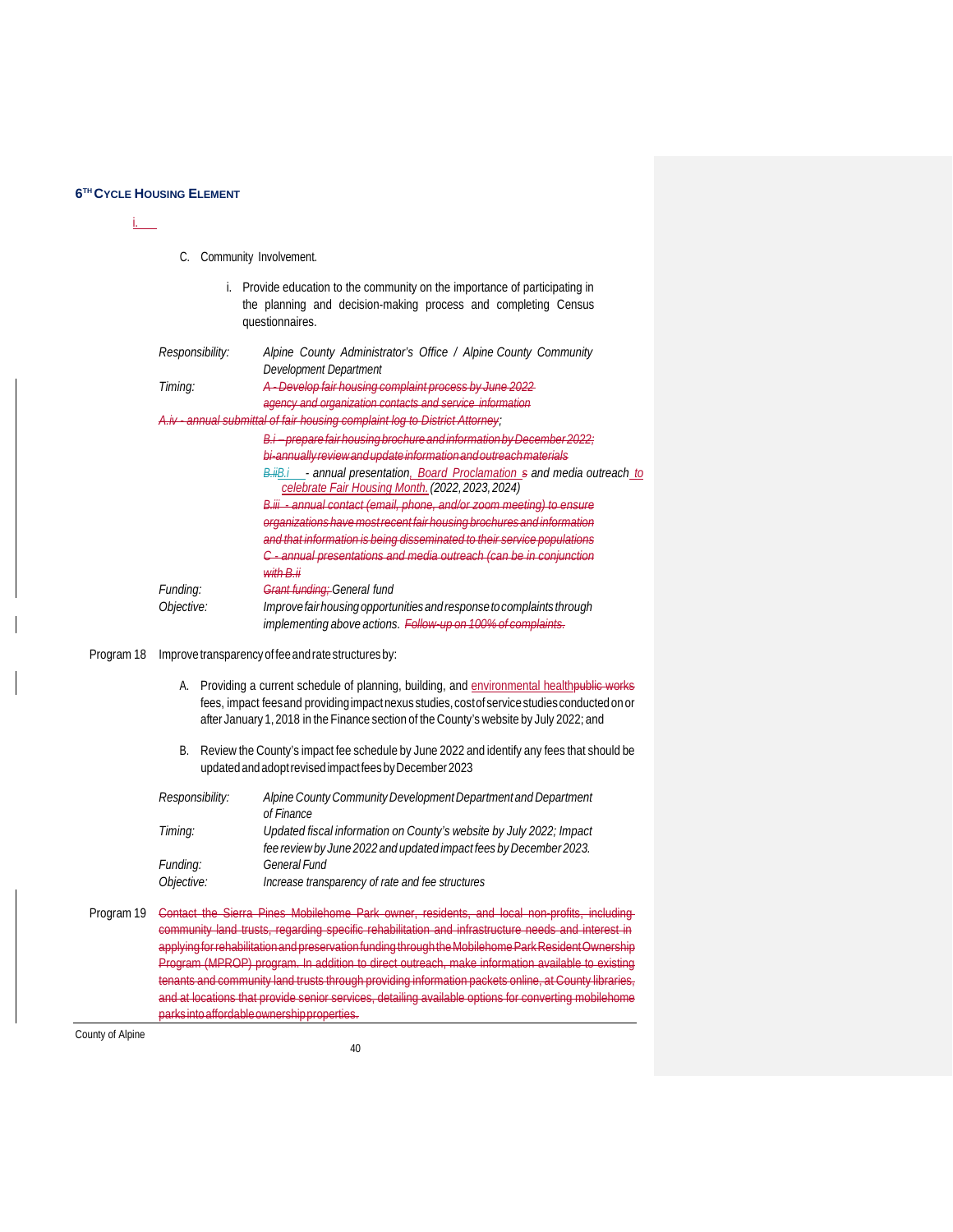|                             | Responsibility: | Planning & Community Development Department/Health & Human Services Agency                                                                                                                     |                      |
|-----------------------------|-----------------|------------------------------------------------------------------------------------------------------------------------------------------------------------------------------------------------|----------------------|
| Timing:                     |                 | Preparation of MPROP packet/marketing materials by December 2022. Annual review                                                                                                                |                      |
|                             |                 | of MPROP packets to ensure that the most recent information is being disseminated                                                                                                              |                      |
|                             |                 | (December 2023, December 2024, December 2025, December 2026, December                                                                                                                          |                      |
|                             |                 | 2027, December 2028)                                                                                                                                                                           |                      |
| Funding:                    |                 | General Fund                                                                                                                                                                                   |                      |
| <b>Objective</b>            |                 | Increase homeownership rates and housing cost stability in the County and make                                                                                                                 |                      |
|                             |                 | information available at public or community locations in each unincorporated                                                                                                                  |                      |
|                             |                 | community that has a mobile home park. Information should be updated or replaced                                                                                                               |                      |
|                             |                 | as necessary                                                                                                                                                                                   |                      |
| Program 20                  |                 | Expand protection for residents of Sierra Pines Mobile Home Park against displacement and                                                                                                      | Commented [CS        |
|                             |                 | request HCD to inspect the Park during 2022 to obtain improvements in health and safety                                                                                                        | 2016 and is not sche |
|                             |                 | conditions. PrepareaMobileHomeParkEnforcementstudythatanalysesthefeasibilityofAlpine                                                                                                           | the HCD web site.    |
|                             |                 | Countyassuming mobile home park enforcement responsibilities, including enforcement of                                                                                                         |                      |
|                             |                 | construction. use.                                                                                                                                                                             |                      |
|                             |                 | maintenance, and occupancy, as provided under the State Mobilehome Park Act (Division 13, Part 2.1                                                                                             |                      |
|                             |                 | of the California Health and Safety Code).                                                                                                                                                     |                      |
|                             |                 |                                                                                                                                                                                                |                      |
|                             |                 |                                                                                                                                                                                                |                      |
|                             |                 | If it is determined to be feasible for the County to assume enforcement responsibilities from HCD, the                                                                                         |                      |
|                             |                 | County shall submit notice to HCD pursuant to Health and Safety Code Section 18300(b), which<br>documents the County's qualifications consistent with Health and Safety Code Section 18300(c). |                      |
|                             |                 | Responsibility: Planning & Community Development Department and Environmental Health                                                                                                           |                      |
| Timing:                     |                 | Contact Northern Area Office of HCD to schedule park inspection during 2022.                                                                                                                   |                      |
|                             |                 |                                                                                                                                                                                                |                      |
|                             |                 | Revise regulations in Title 17 to increase protections for mobile home residents.                                                                                                              |                      |
|                             |                 | Preparation of Mobilehome Park Enforcement study by December 2022. If assumption of<br>enforcement is determined to be feasible, submission of notice and qualifications                       |                      |
|                             |                 | to HCD by July 1, 2023.                                                                                                                                                                        |                      |
|                             |                 | General Fund                                                                                                                                                                                   |                      |
| Funding:                    |                 |                                                                                                                                                                                                |                      |
| Objective:<br>in the County |                 | Improve health and safety conditions at Sierra Pines Mobile Home Park-mobile home parks                                                                                                        |                      |
|                             |                 |                                                                                                                                                                                                |                      |
|                             |                 | Program 21 Monitor effectiveness of the County's development regulations in accommodating development while                                                                                    |                      |
|                             |                 | addressing infrastructure, utility, and environmental constraints through reviewing all updates and                                                                                            |                      |
|                             |                 | revisions to the County Code, including updates to implement the California Building Standards Code,<br>to ensure that updates:                                                                |                      |
|                             |                 |                                                                                                                                                                                                |                      |
|                             |                 | A. Do not preclude the range of building types identified in this Housing Element and required<br>to be allowed by State law.                                                                  |                      |
|                             |                 | B. Reduce constraints to providing water and sewer infrastructure to new development, except                                                                                                   |                      |

If there is interest, assist interested mobile home park residents, owners, and/or non-profits in applying

**Commented [CS1]:** HCD has not inspected Sierra Pines since 2016 and is not scheduled to inspect the park in 2022 according to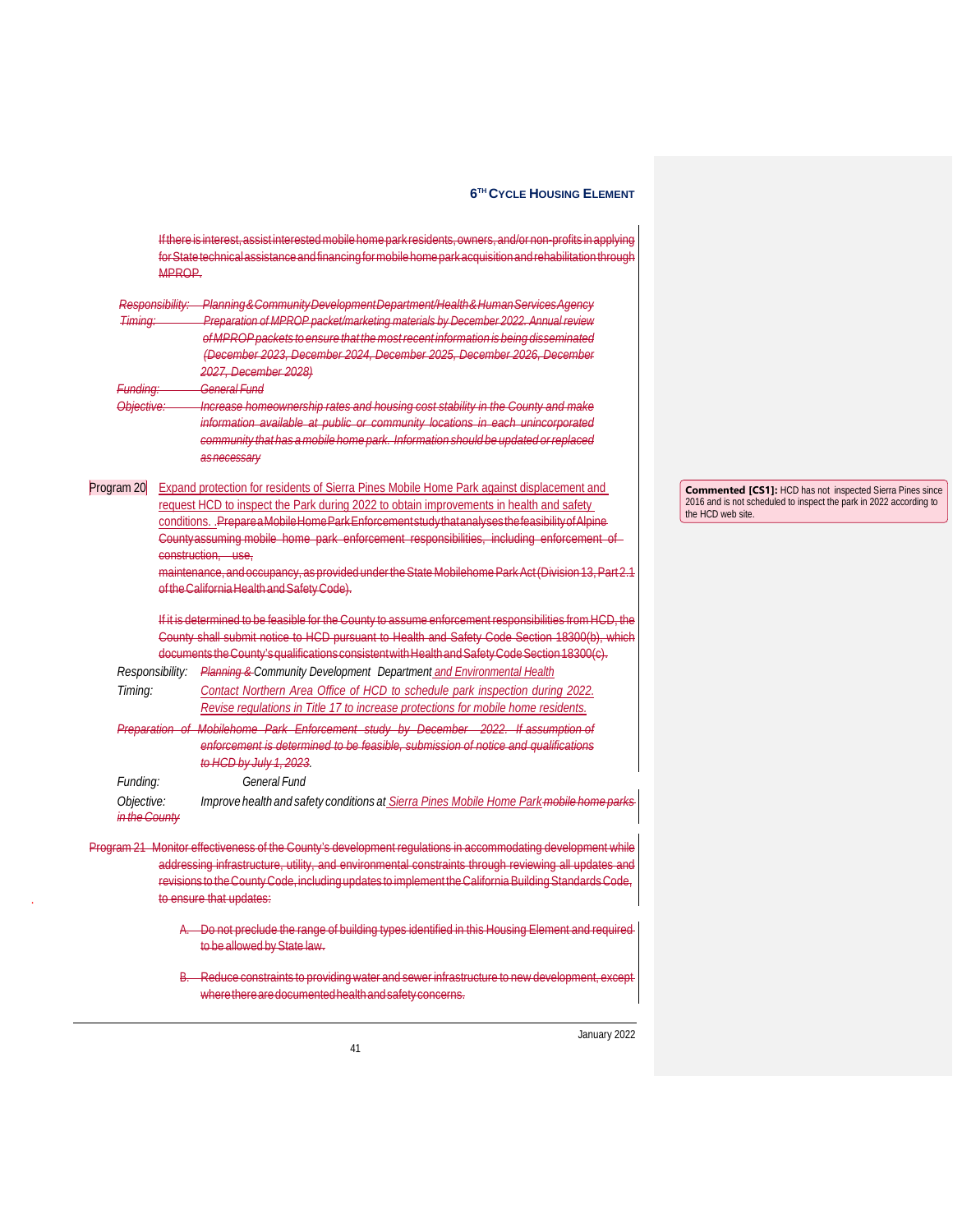**6TH CYCLE HOUSING ELEMENT**<br><del>C. Encourage</del> permane

permanent housing options to provide additional opportunities for County residents.

*Responsibility: Planning & Community Development Department; Environmental Health Division; fireprotectiondistricts;waterandwastewaterproviders*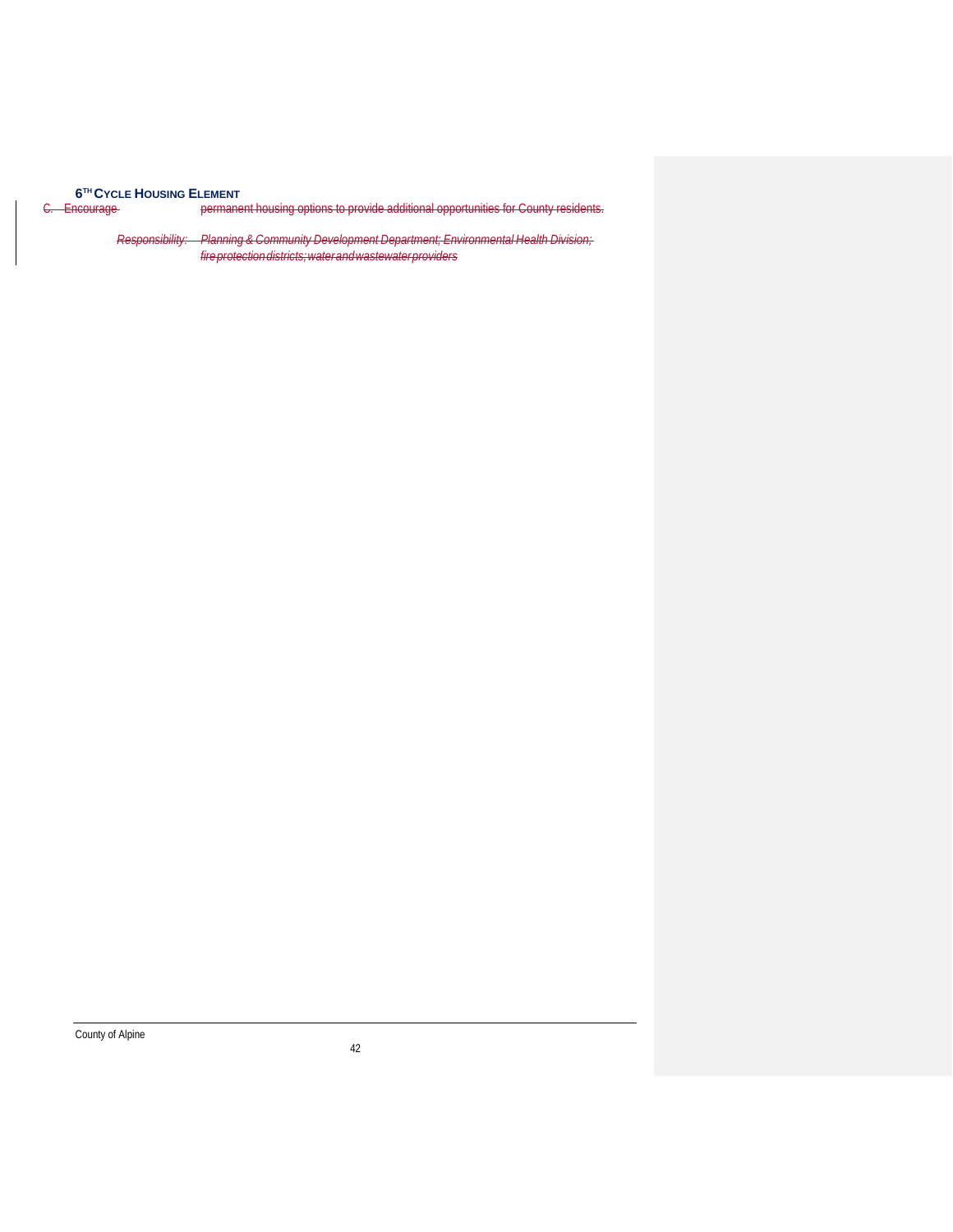|                       | <del>Timing:</del> | Create staff position by start of 2023 fiscal year (July 1, 2023).                                                                                                                                                                                                                                                                                                                                                                                                                                                                                   |
|-----------------------|--------------------|------------------------------------------------------------------------------------------------------------------------------------------------------------------------------------------------------------------------------------------------------------------------------------------------------------------------------------------------------------------------------------------------------------------------------------------------------------------------------------------------------------------------------------------------------|
|                       | Funding:           | <del>General Fund</del>                                                                                                                                                                                                                                                                                                                                                                                                                                                                                                                              |
|                       | Objective:         | Ensure housing programs and plans are implemented as described in this Housing<br><del>Element.</del>                                                                                                                                                                                                                                                                                                                                                                                                                                                |
|                       | Program 22         | Create a County staff role to oversee housing programs and Housing Element implementation                                                                                                                                                                                                                                                                                                                                                                                                                                                            |
|                       |                    | contract with a regional service provide to oversee County housing programs and assist with Housing Element-<br>implementation. In addition to implementing the programs identified above, the housing<br>coordinator should also seek funding and capacity to:                                                                                                                                                                                                                                                                                      |
|                       |                    | Offer home inspection services to identify substandard conditions in residential buildings for<br>an inspection fee, or reduced cost for low income households.<br>Coordinate regular windshield surveys of housing conditions, completing at least two-<br>community surveys per year<br><u>Contact the owners of substandard housing and identify available State funding programs for </u><br>housing rehabilitation. If an owner is interested in such programs, provide assistance to the owner in<br>completing the grant application process. |
|                       |                    | Responsibility: Planning & Community Development Department                                                                                                                                                                                                                                                                                                                                                                                                                                                                                          |
| <del>Timing:</del>    |                    | Create staff position by start of 2023 fiscal year (July 1, 2023). Funding:<br>General Fund                                                                                                                                                                                                                                                                                                                                                                                                                                                          |
| <del>Objective:</del> |                    | Ensure housing programs and plans are implemented as described in this Housing Element.                                                                                                                                                                                                                                                                                                                                                                                                                                                              |

- Program 23 Encourage new multifamily housing developments to include smoke-free policies to limit residents' exposure to the harmfuleffects of secondhand smoke, including:
	- Encourage landlords who prohibit smoking on parts of their property to create designated smoking areasfortenantswhosmokethatareaspecificdistanceawayfromallentrances,doorways,oroperable windows of abuilding.
	- **n** Consider requiring landlords to provide all tenants with a comprehensive description of where smoking is/is not allowed on property

| Responsibility: | Planning & Community Development Department; Department of Health and Human                                                    |  |  |
|-----------------|--------------------------------------------------------------------------------------------------------------------------------|--|--|
|                 | Services                                                                                                                       |  |  |
| Timing:         | As part of the review of each multifamily housing<br>development; review                                                       |  |  |
|                 | implementation annually.                                                                                                       |  |  |
| Funding:        | <b>General Fund</b>                                                                                                            |  |  |
| Objective:      | Reduce exposure to secondhand smoke by encouraging new multifamily housing<br>projects to include measures to reduce exposure. |  |  |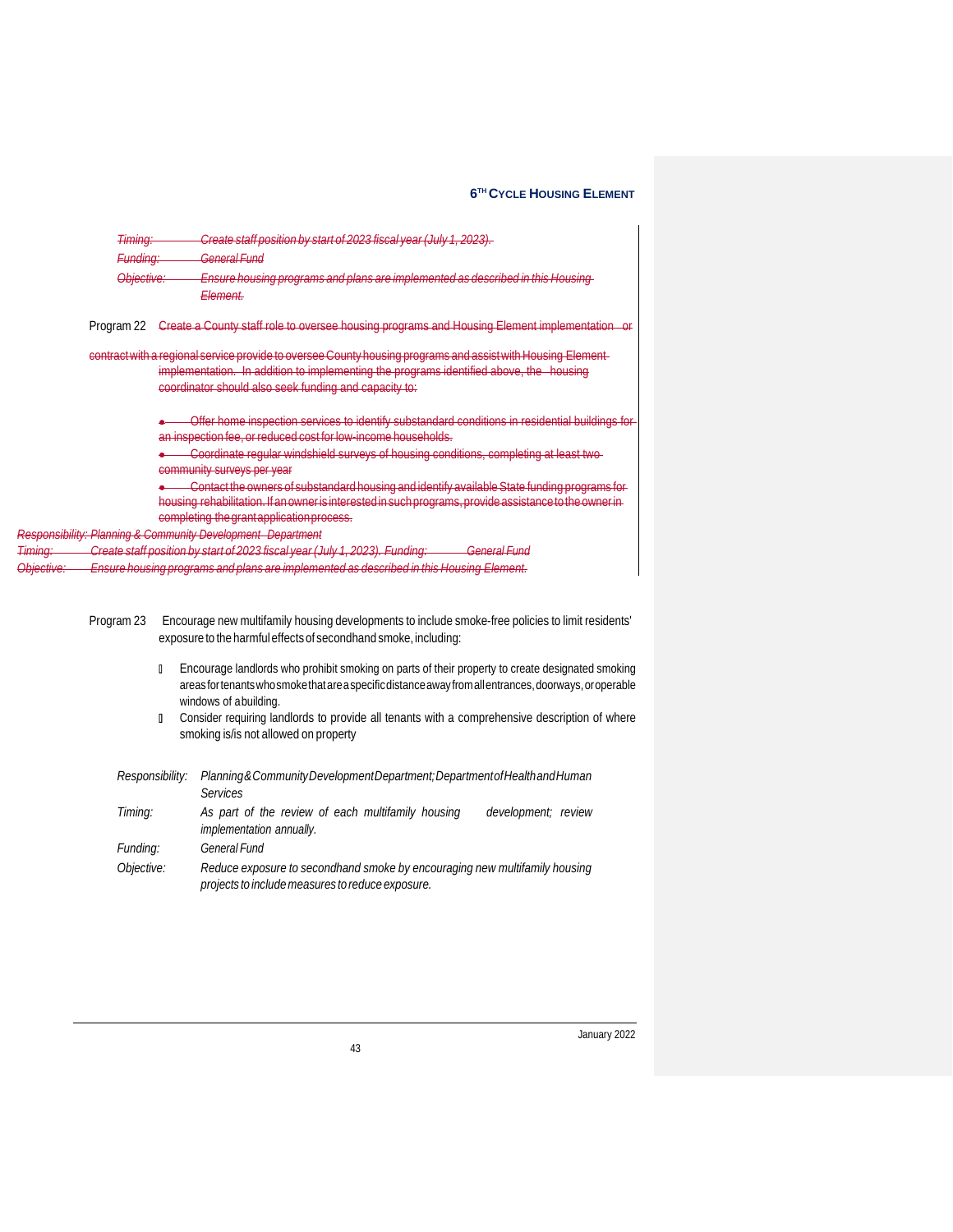## **RESOLUTION NO. PC 2022-01**

## **RESOLUTION OF THE PLANNING COMMISSION**

## **RECOMMENDING BOARD OF SUPERVISORS ACCEPTANCE OF THE GENERAL PLAN ANNUAL REPORT FOR 2021**

WHEREAS, the Planning Commission is an advisory body responsible for the preparation of the Alpine County General Plan and the review authority for discretionary development review applications;

WHEREAS, California Government Code requires cities and counties to submit an annual report on the status of the General Plan; and

WHEREAS, the County is required to submit a Housing Element Annual Progress Report to the Department of Housing and Community Development (HCD) using forms prescribed by HCD; and

WHEREAS, the County is required to submit the General Plan Annual Progress Report, including the Housing Element Annual Progress Report, to the Governor's Office of Planning and Research and the Department of Housing and Community Development by April 1, 2022; and

WHEREAS, the Planning Commission has reviewed the General Plan Annual Progress Report for 2021 during its regular meeting of February 24, 2022.

NOW, THEREFORE, BE IT RESOLVED, that the Planning Commission, County of Alpine, State of California, does hereby resolve:

- 1. The General Plan Annual Progress Report provides a status report on the General Plan and is consistent with the guidelines issued by the Governor's Office of Planning and Research; and
- 2. The Housing Element Annual Progress Report provides detailed reporting on the County's progress in meeting the Regional Housing Needs Allocation; and
- 3. The Planning Commission recommends that the Board of Supervisors accept the General Plan Annual Progress Report and submit the Report to the Governor's Office of Planning and Research, as reflected in Exhibit A of this Resolution.

PASSED AND ADOPTED this 24th day of February 2022 by the following vote:

AYES:

NOES:

ABSENT:

Bob Broyer, Chair Planning Commission County of Alpine, State of California

ATTEST: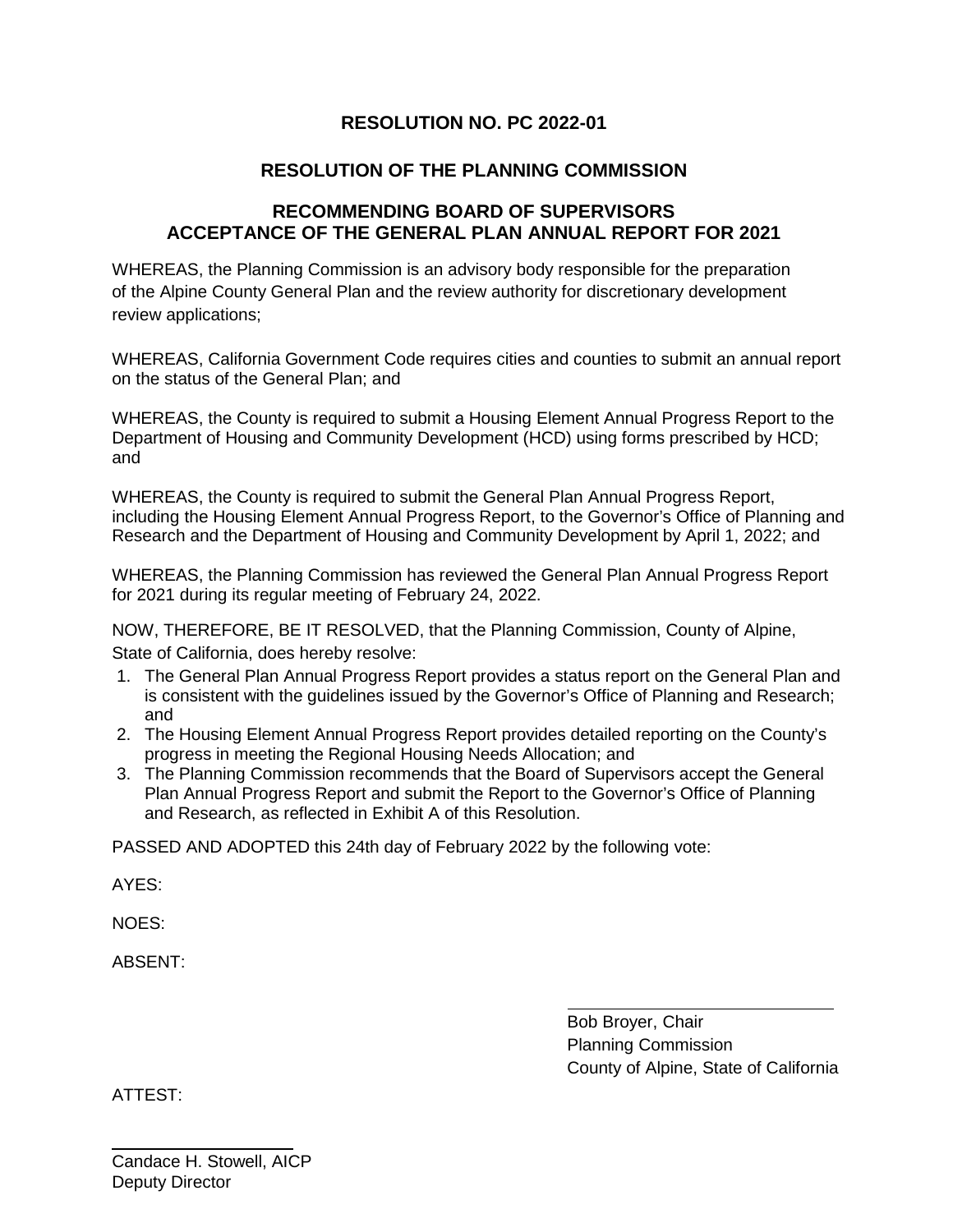Exhibit A

# Alpine County General Plan Annual Progress Report

Reporting Period: January 2021 to December 2021

Accepted by Alpine County Board of Supervisors: \_\_\_\_\_\_\_\_\_\_\_\_\_\_\_\_\_\_\_\_\_\_\_\_\_\_\_\_\_\_\_\_\_

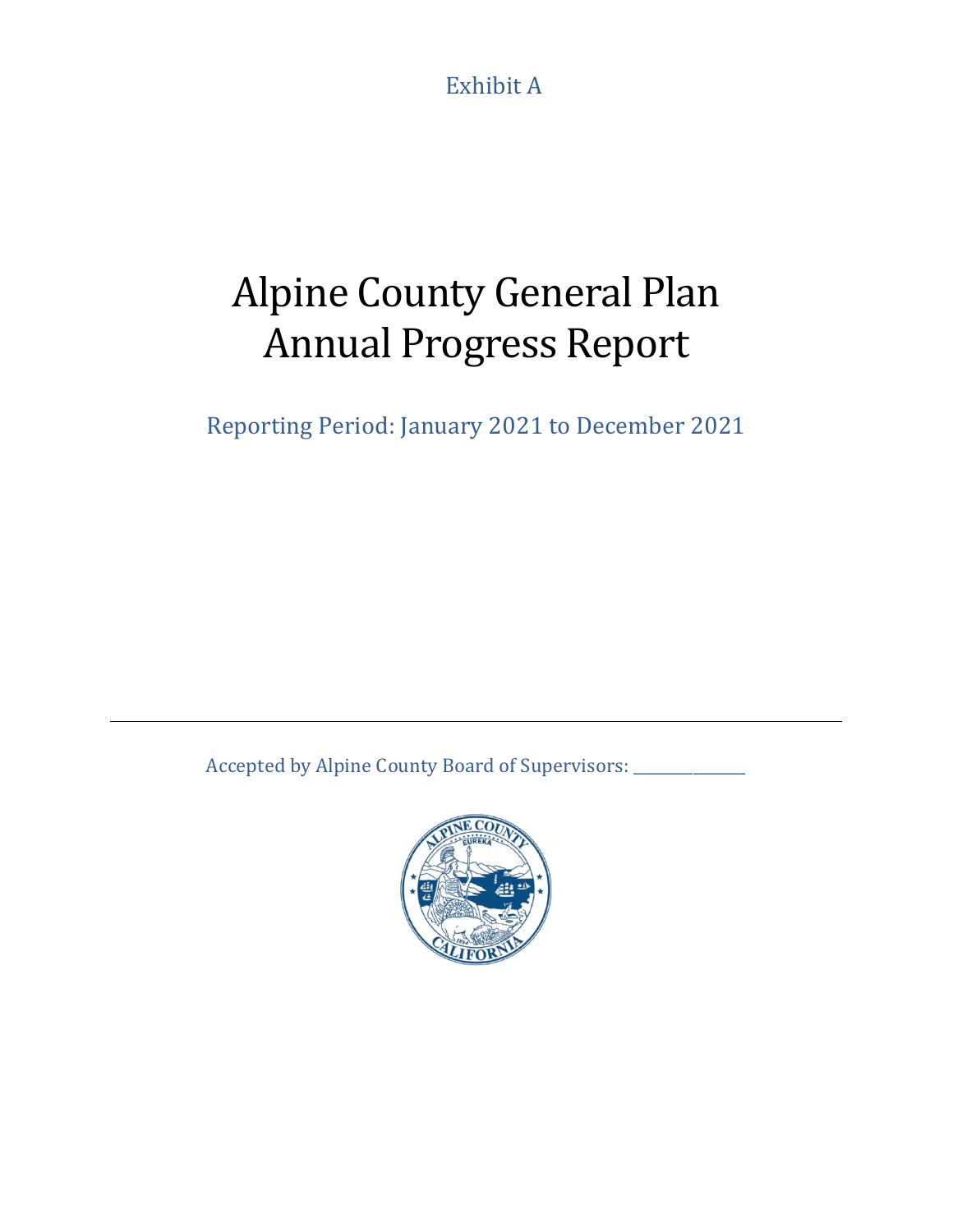## Table of Contents

- 1) Introduction
- 2) General Plan Status
- 3) Technology Review
- 4) Grant Administration
- 5) General Plan Priorities for 2022

Appendices Housing Element Annual Progress Report Tables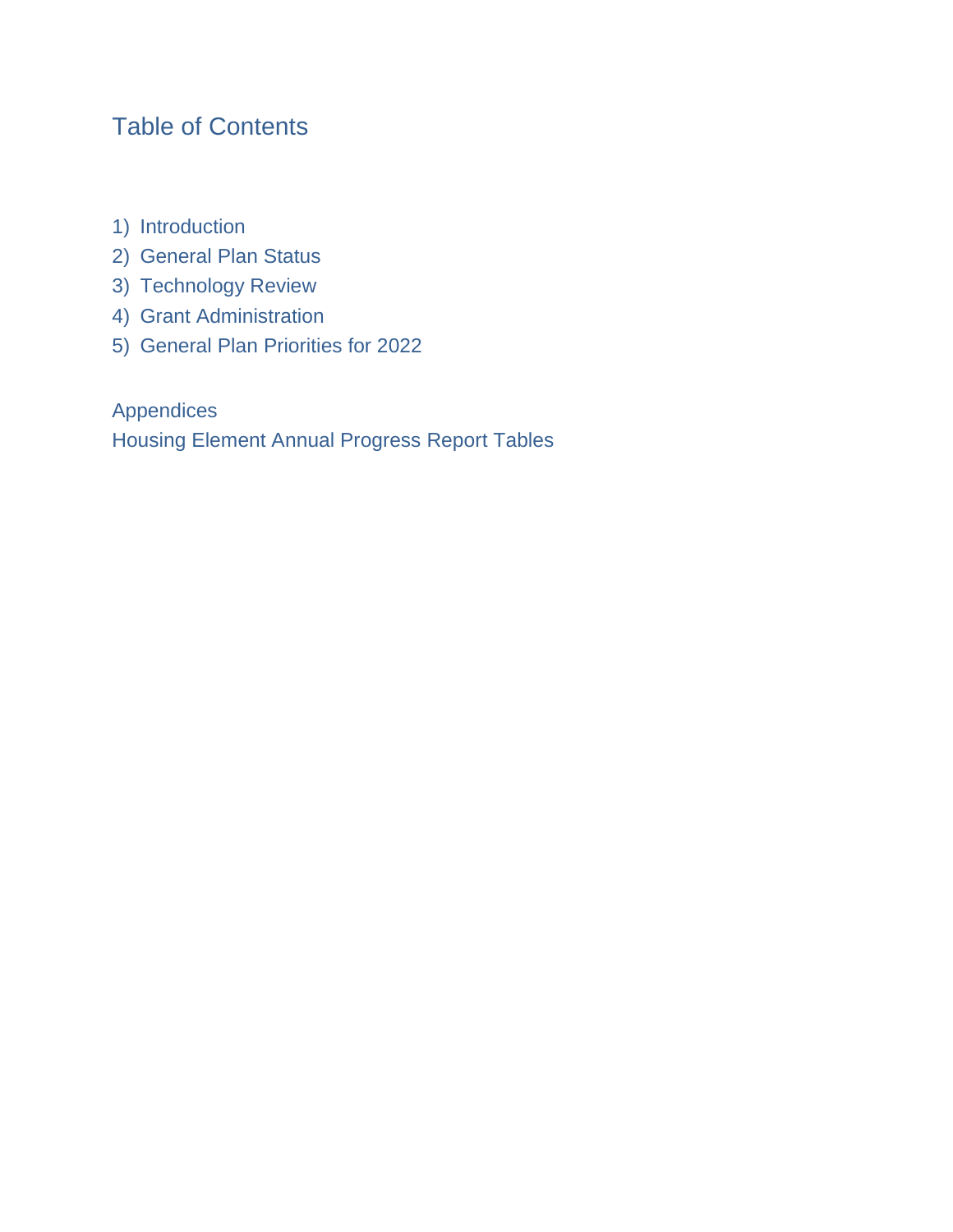## Section 1 Introduction

California Government Code Section 65400 (65400 (a) (2) (A) and 65700 requires all cities and counties to submit an annual report to their legislative body, the Governor's Office of Planning and Research (OPR) and the California Department of Housing and Community Development (HCD) on the status of the General Plan and progress in its implementation. According to OPR, the purpose of the report is as follows:

- To provide enough information to allow legislative bodies to assess how the general plan is being implemented in accordance with adopted goals, policies, and implementation measures.
- To provide enough information to identify necessary course adjustments or modifications to the general plan as a means to improve local implementation
- To provide a clear correlation between land use decisions that have been made during the 12-month reporting period and the goals, policies, and implementation measures contained in the general plan.
- To provide enough information regarding local agency progress in meetings its share of regional housing needs and removing governmental constraints to the development of housing pursuant to Government Code 65583(c)(3).

There is no specific format or form for the General Plan Annual Report, but OPR has provided recommendations on the content for local jurisdictions. By contrast, the Annual Report for the Housing Element must be submitted using specific tables provided by HCD.

This General Plan Annual Report was presented to the Alpine County Planning Commission for review and forwarded to the Alpine County Board of Supervisors on March 15, 2022 for acceptance and submittal to OPR and HCD.

## Section 2 General Plan Status

Government Code 65300 requires every city and county to adopt a comprehensive long-term general plan. The current Alpine County General Plan was adopted in 1999 and has been updated several times over the last 22 years, most recently in 2021. Table 1 provides information on when each element was updated.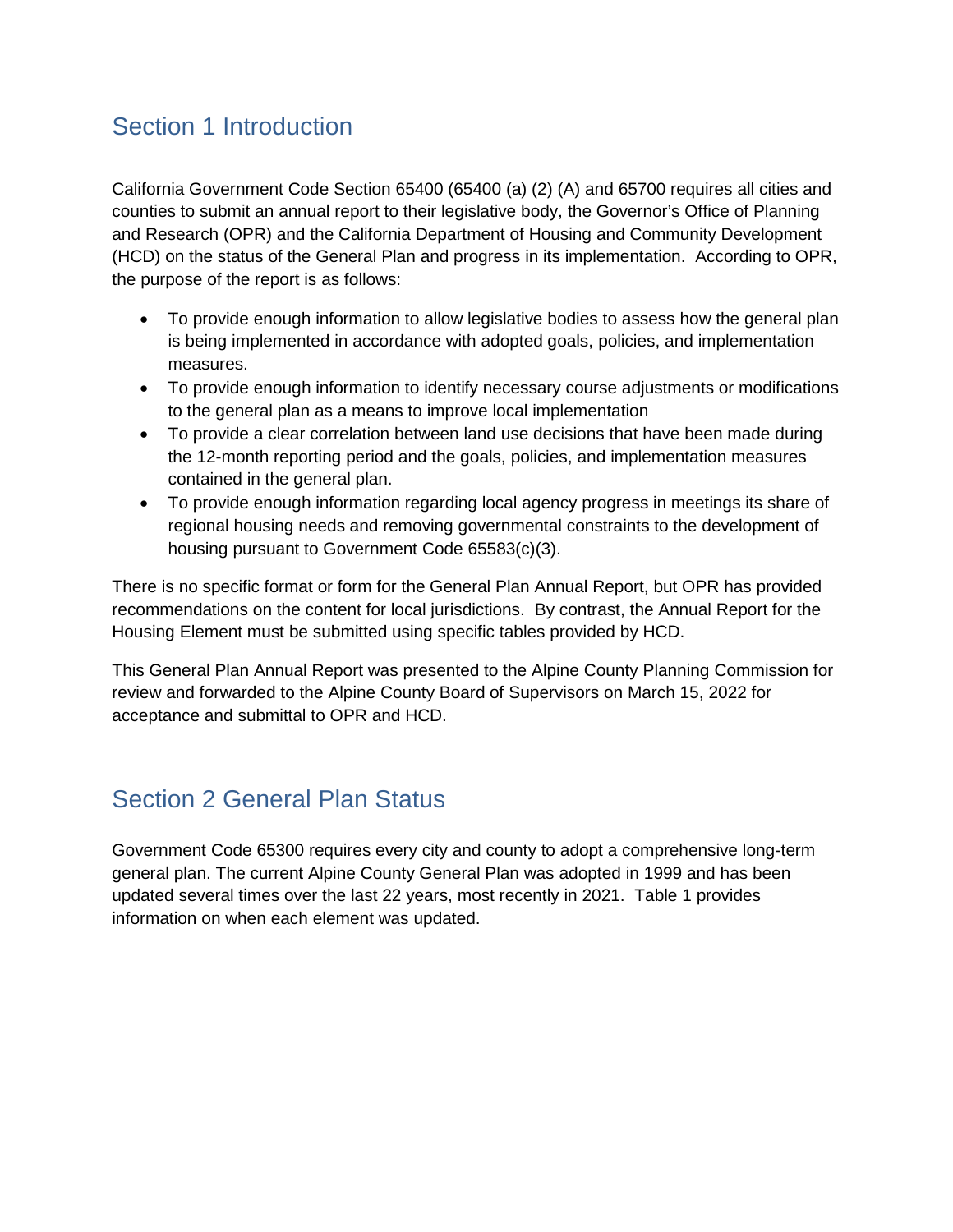### Table 1. General Plan Amendments

| <b>ELEMENT</b>                     | <b>BOS RESOLUTION</b> | <b>DATE</b> |  |
|------------------------------------|-----------------------|-------------|--|
| <b>Entire Document</b>             | R99-29                | 05/18/1999  |  |
| Circulation                        | R2012-26              | 06/19/2012  |  |
| Conservation                       | 2003-38               | 06/17/2003  |  |
| Housing                            | R2017-07              | 03/07/2017  |  |
| <b>Land Use</b>                    | R2009-06              | 01/20/2009  |  |
| <b>Land Use</b><br>(Map Amendment) | R2012-52              | 12/18/2012  |  |
| Safety                             | R2021-49              | 8/17/2021   |  |

During 2021, Alpine County carried out the following actions to implement the General Plan:

- 1) Adoption of Wildfire Risk Mitigation Plan (Safety Element)
- 2) Hiring of Economic Development Director (Economic Development Element)
- 3) Recreation Reimagined Survey and Prop 68 Funding Allocation (Conservation Element)
- 4) Continued Working on New Floodplain Management Ordinance (Safety Element)
- 5) Restarted work on Grading Ordinance (Safety Element)
- 6) Adoption of updated Safety Element
- 7) Adoption of 2020 Regional Transportation Plan (Circulation Element)
- 8) Commencement of Housing Element Update. The 6<sup>th</sup> Cycle Housing Element was due to be submitted to the Department of Housing and Community Development on August 31. 2019.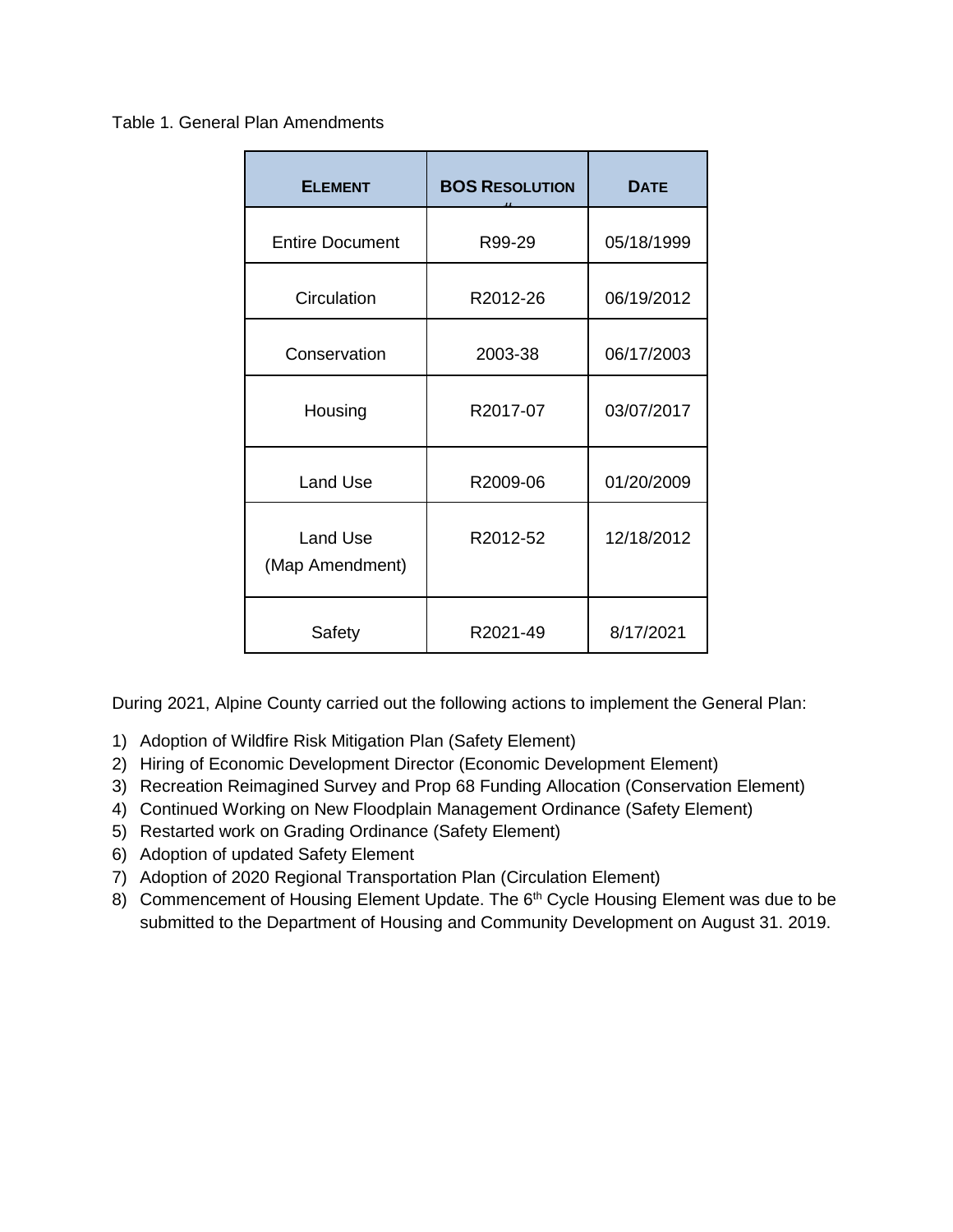## Section 3 Technology Review

During 2021, the Community Development Department worked on two key initiatives to improve public access to development regulations and to streamline the development review process:

- 1. GIS Manager. Vestra Resources was hired in June 2021 to manage and implement GIS priorities for Alpine County. These include the Next Gen 911 project for OES and the development of a public parcel viewer with zoning and basic parcel information. During 2021, Vestra provided emergency response assistance by developing evacuation maps for the Tamarack and Caldor Fires.
- 2. Development Permit Online Portal. The iWorQ permitting portal was launched at the end of 2021. The new portal allows property owners and contractors to submit development permits online to create a more centralized permitting platform for the County.

## Section 4 Grant Administration

During 2021, Alpine County was successful in pursuing the following grant applications:

- 1. California Fire Safe Council Coordinator Grant (Safety Element). Alpine County was one of 24 counties awarded a Fire Safe Council Coordinator Grant. This \$175,000 grant will be used to hire an individual or firm to coordinate wildfire mitigation efforts throughout the County.
- 2. Proposition 68 Per Capita Allocation (Conservation Element). Alpine County has submitted project applications for recreation improvements at Turtle Rock Park and in Bear Valley. The County is eligible for up to \$549,952 in funding from the California Department of Parks and Recreation.

## Section 5 General Plan Priorities for 2022

The priorities for 2022 include adoption of the  $6<sup>th</sup>$  Cycle Housing Element and amendments to the County's zoning and subdivision regulations. More information on the 2022 priorities is provided below.

- 1. Adoption of 6<sup>th</sup> Cycle Housing Element. The 6<sup>th</sup> Cycle Housing Element is tentatively scheduled to be approved by July 2022.
- 2. Commence Update of Hazard Mitigation Plan (Safety Element). The existing Hazard Mitigation Plan, which allows the County to continue to apply for FEMA funds, expires in August 2023. The update process will need to commence during 2022.
- 3. Obtain direction from Planning Commission and Board of Supervisors on an update of the Alpine County General Plan (excluding Housing Element). The current General Plan is more than 20 years old and to better reflect the current needs and priorities of the County, it would be appropriate to develop an updated General Plan that is coordinated with the new County Strategic Plan.
- 4. Adopt amendments to Title 18 of County Code (Zoning) to conform with state housing laws. The existing zoning regulations contain several sections that are out of compliance with state law. As part of the Housing Element Update, the proposed